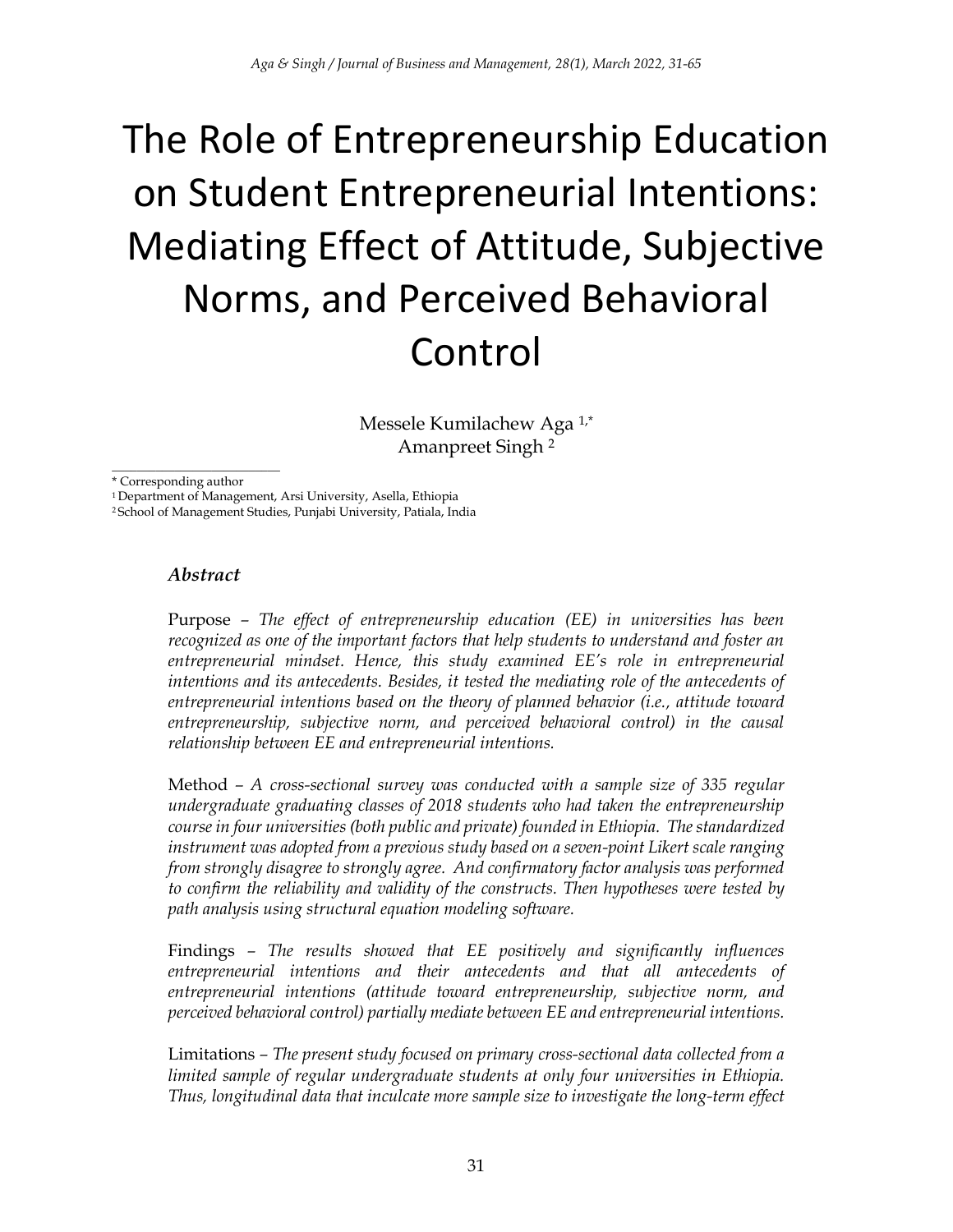*of mediators on EE-entrepreneurial intentions relationships with more variables suggested for further research.*

Implications *– The research findings are useful for academicians and policymakers. The study suggested that antecedents of entrepreneurial intentions serve as predictor variables and mediate the relationship between EE and entrepreneurial intentions, consistent with the theory of planned behavior. Also, there is strong evidence urging Ethiopian universities to strengthen EE through entrepreneurial initiatives, programs, and projects to produce more entrepreneurial-minded graduates engaging in business startup activities after graduation.*

Originality *– Using antecedents of entrepreneurial intentions as mediator variables has been unexplored so far. Hence, the present study introduces a new way of researching entrepreneurial intentions and taking antecedents of entrepreneurial intentions as a mediator in the causal relationship between EE and entrepreneurial intentions.*

**Keywords:** entrepreneurship education; entrepreneurial intentions; theory of planned behavior; and Ethiopia.

**Reference** to this paper should be made as follows: Aga, M. K., & Singh, A. (2022). The role of entrepreneurship education on student entrepreneurial intentions: Mediating effect of attitude, subjective norms, and perceived behavioral control. *Journal of Business and Management, 28*(1), March, 31-65. DOI: 10.6347/JBM.202203\_28(1).0002.

#### **Introduction**

Nowadays, entrepreneurship plays a profound role in socio-economic development worldwide (Fayolle, Gailly, & Lassas-Clerc, 2006; Stamboulis & Barlas, 2014). As a result, governments in every country should nurture and develop entrepreneurship. Entrepreneurship is nurtured via entrepreneurship education (EE) and training (Jwara & Hoque, 2018). Entrepreneurship education is one aspect of education that familiarizes learners with entrepreneurial attributes and competencies; and creates in person the attitude to take risks of creating an enterprise by applying knowledge, skills, and attitude obtained from learning (Nwosu & Ohia, 2009). Entrepreneurship education can be included in the curriculum and designed as a program that provides students with the necessary knowledge, skills, and attitudes to set up their enterprise after graduation (Ekpoh & Edet, 2011; Keat, Selvarajah, & Meyer, 2011). According to Davidsson (2004), EE has become a prominent field of study, especially in developed nations. This field has emerged from multiple disciplines such as Management, Economics, Education, Psychology, and Technical studies (Othman, Hashim, & Ab Wahid, 2012; Fayolle *et al.*, 2006). Entrepreneurship education is growing worldwide since it is vital for nurturing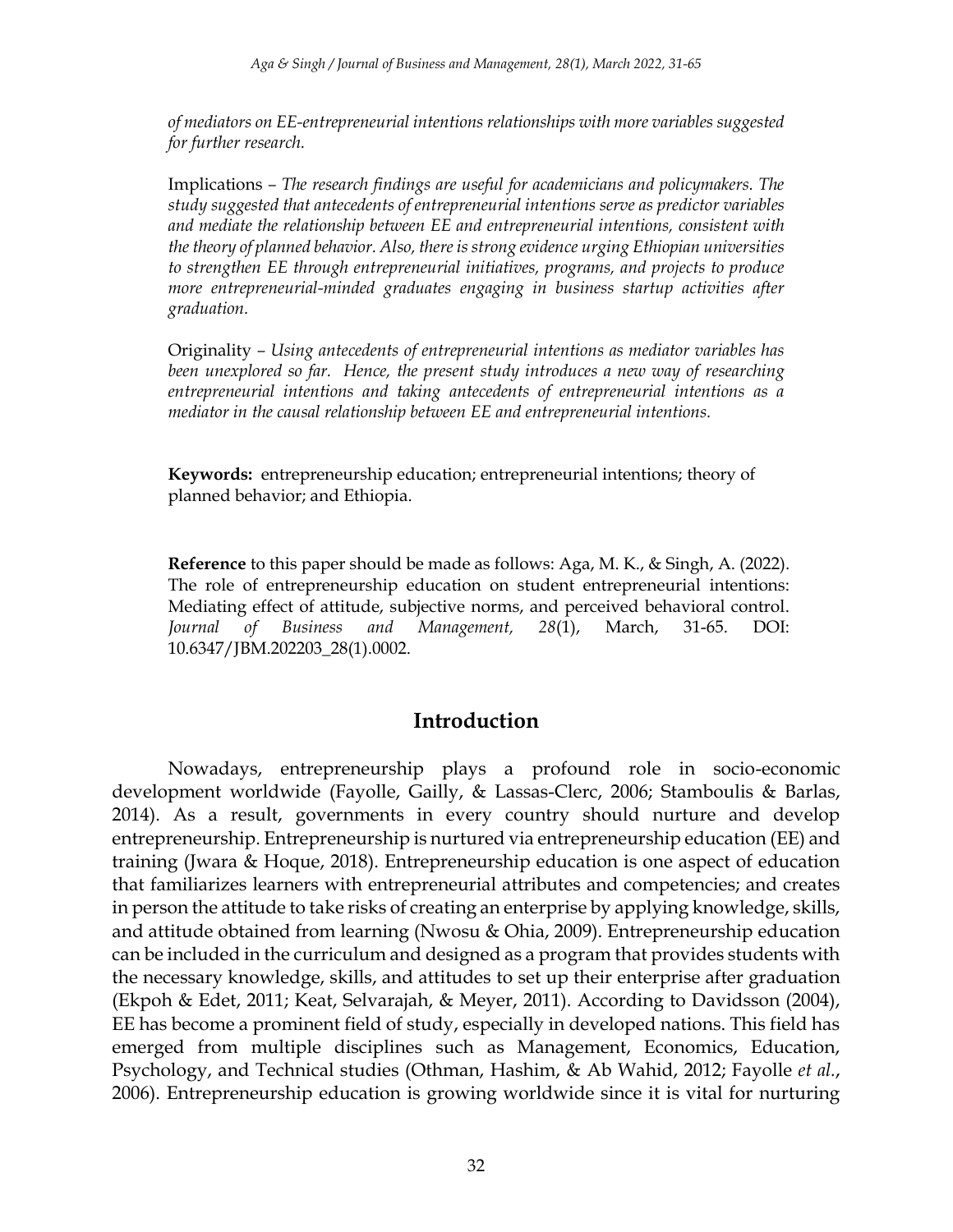the entrepreneurial spirit (Katz, 2003). Entrepreneurship courses focusing on theoretical and practical knowledge and skills seem to be an effective means of promoting entrepreneurship (Nyakudya, Simba, & Herrington, 2018). Thus, the Ethiopian government emphasizes EE since graduate unemployment has been a serious issue in the country. As a result, the Education Development Roadmap of Ethiopia (2018-2030) urges higher education institutions to give attention to entrepreneurship and entrepreneurial development that would enable graduates to be self-employed rather than job seekers.

The increment of the unemployment rate has been a worldwide phenomenon. Even though its extent differs from country to country due to economic development and job culture, it remains a problem everywhere (ILO 2020; Matsumoto *et al.*, 2012). It is severe in developing countries like Ethiopia due to their economic backwardness and low job culture (Kibret, 2014; Dale, 2014). African Center for Transformation (2016) report revealed that 50% of graduates of higher education institutions have no jobs in Africa. Ethiopia is the second-most populous country in Africa, next to Nigeria, suffering from youth unemployment (Asmare & Mulatie, 2014). In Ethiopia, a decade ago, a university degree was a guarantee for employment in either public or private or non-governmental organizations, but students and their families/guardians still hold this view despite that the reality has been completely changed. Since higher education institutions and graduates dramatically increase, a university degree does not guarantee employment. Nowadays, it is common to see university graduates who have been jobless for two years or longer in Ethiopia. The average duration of the unemployment period in urban Ethiopia was longer than one year (Serneels, 2004). From 2009 to 2014, a survey on employment and unemployment was conducted by the central statistical authority (CSA) of Ethiopia and found that the overall unemployment rate is higher than illiteracy. For instance, a recent survey in Addis Ababa, the capital city of Ethiopia, indicates that there are 135,000 unemployed people in the city, 20,000 of whom are university graduates (Bereket, 2017). This number is higher in the country where the tertiary school enrollment rate was 8.1% in 2014, according to a World Bank report of 2019. The same or worse scenario exists now in all country's regional states since there are much fewer job opportunities than in the capital city.

Though many scholars had suggested that entrepreneurship was one of the career options to alleviate unemployment for youth and university graduates (Beek & Rimmington, 2011; Buang, 2011), entrepreneurship development is still in its infancy in Ethiopia (Mudde *et al.*, 2015). For instance, Ethiopia's Global Entrepreneurship Index of 2019 was 18.3% and ranked 110th among 137 countries in total entrepreneurial activities. Li *et al.* (2003) stated that countries with higher entrepreneurial initiative indexes were more likely to create job opportunities, but the Ethiopian index has been very low and could not reduce unemployment rates. Thus, in Ethiopia, considering entrepreneurship as a career option is a less preferred alternative among highly trained/educated human resources (Hailay, 2007), including those who take an entrepreneurship course during their study period. Previously, a few studies have reported entrepreneurial intentions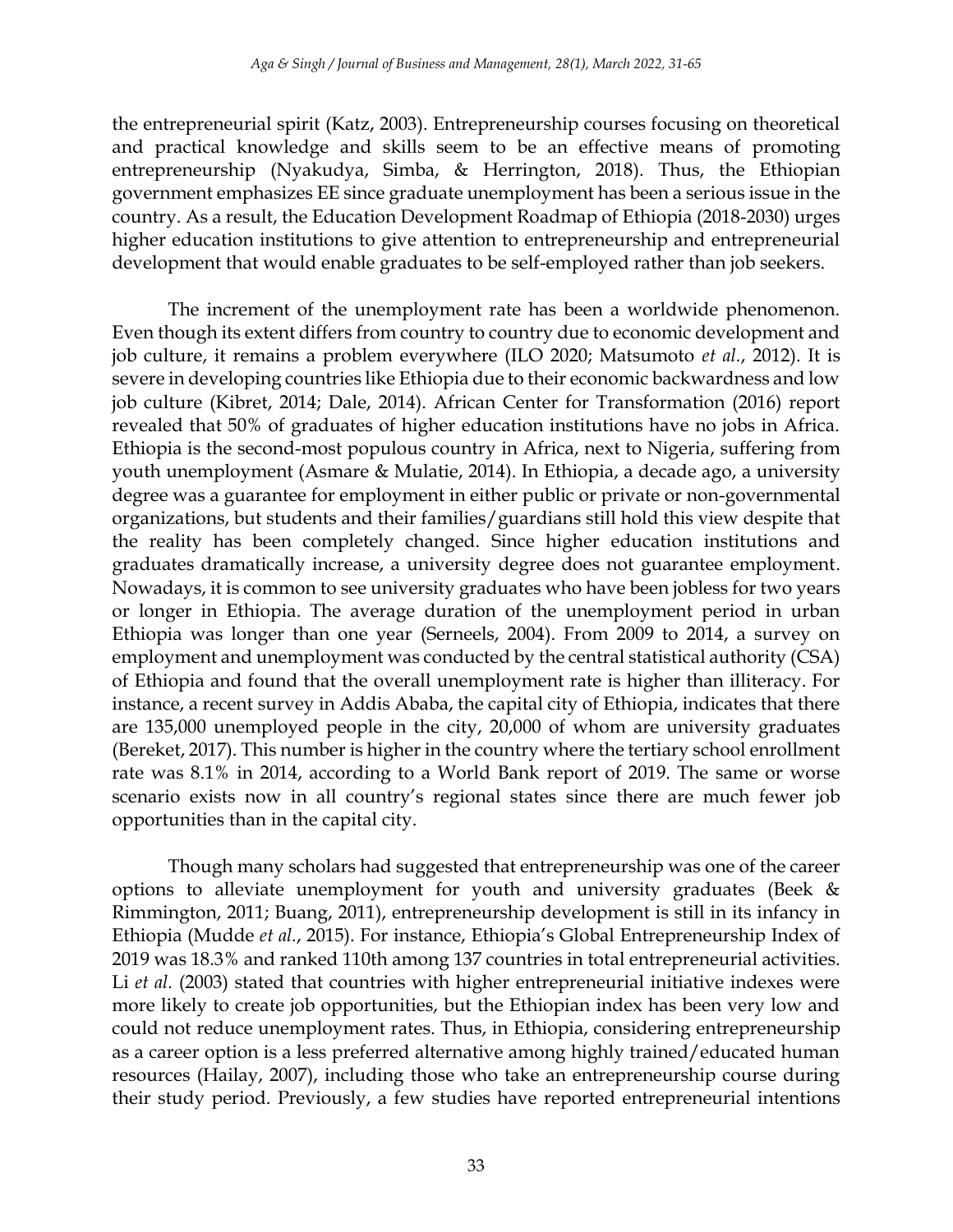and their antecedents in Ethiopia (e.g., Buli & Yesuf, 2015; Tessema Gerba, 2012; Ayalew & Zeleke, 2018; Amha, Woldehanna, Tamrat, & Gebremedhin, 2015), but none has examined the role of EE on entrepreneurial intentions of university students and its antecedents. Moreover, the present research is unique in testing the mediating effect of antecedents of entrepreneurial intentions (attitude towards entrepreneurship, subjective norms, and perceived behavioral control) for the causal relationship between EE and entrepreneurial intentions extending the theory of planned behavior (TPB).

According to TPB (Ajzen, 1991), attitude towards entrepreneurship (ATE), subjective norms (SN), and perceived behavioral control (PBC) had a predicting power on intentions. And much extant literature has confirmed that these variables have a significant and positive influence on entrepreneurial intention (EI) (Malebana, 2014; Iakovleva, Kolvereid & Stephan, 2011). Consequently, the intention is considered the best single predictor of actual behavior (Luthje & Franke, 2003; Sun & Wei, 2011; Yar Hamidi, Wennberg, and Berglund, 2008). Based on such empirical evidence, entrepreneurship involves the activities of human beings and their intentions to start up a new venture. In other words, business organizations cannot incredibly emerge; there must be an individual commitment, dedication, and determination behind its formation and existence. To be an entrepreneur does not come by chance; it is an individual thought of direction of creating a business venture (attitudes), perception of socially acceptable endeavor by people around them (subjective norms), and perception of the creation of the new venture within one's own competence and capacity (perceived behavioral control). Indeed, venture creation, action, or behavior is unlikely to occur without intention (Owoseni & Akambi, 2010). The intention is the burning point for the actual behavior to happen.

The previous empirical evidence found that EE enhances entrepreneurial activities based on a systematic review of the literature (Pittaway & Cope, 2007). However, the current research is based on primary data collected from students. Other evidence indicated that EE did not always enhance entrepreneurial activities (Farhangmehr, Gonçalves, & Sarmento, 2016), but the present study's findings were methodologically different. For instance, EE was used as a moderator, and data were collected from both graduate and undergraduate students. But in the current study, EE is taken as an exogenous variable, and data were collected only from undergraduate students. Therefore, such existing differences in extant literature deemed the present study. Besides, previous literature confirmed the impact of these antecedents on EI (see Izquierdo & Buelens, 2011; Engle *et al.*, 2010; Krueger *et al.*, 2000). But there is a gap in how the antecedents of EI are developed and nurtured; and whether antecedents play a mediating role between EE and EI. However, the effect of EE on EI was underexplored (Pittaway & Cope, 2007; von Graevenitz, Harhoff, & Weber, 2010).

Moreover, there is a lack of research in developing countries into the effect of EE on EI (Pfeifer *et al.*, 2016). Thus, to fill this gap, the present study investigates the role of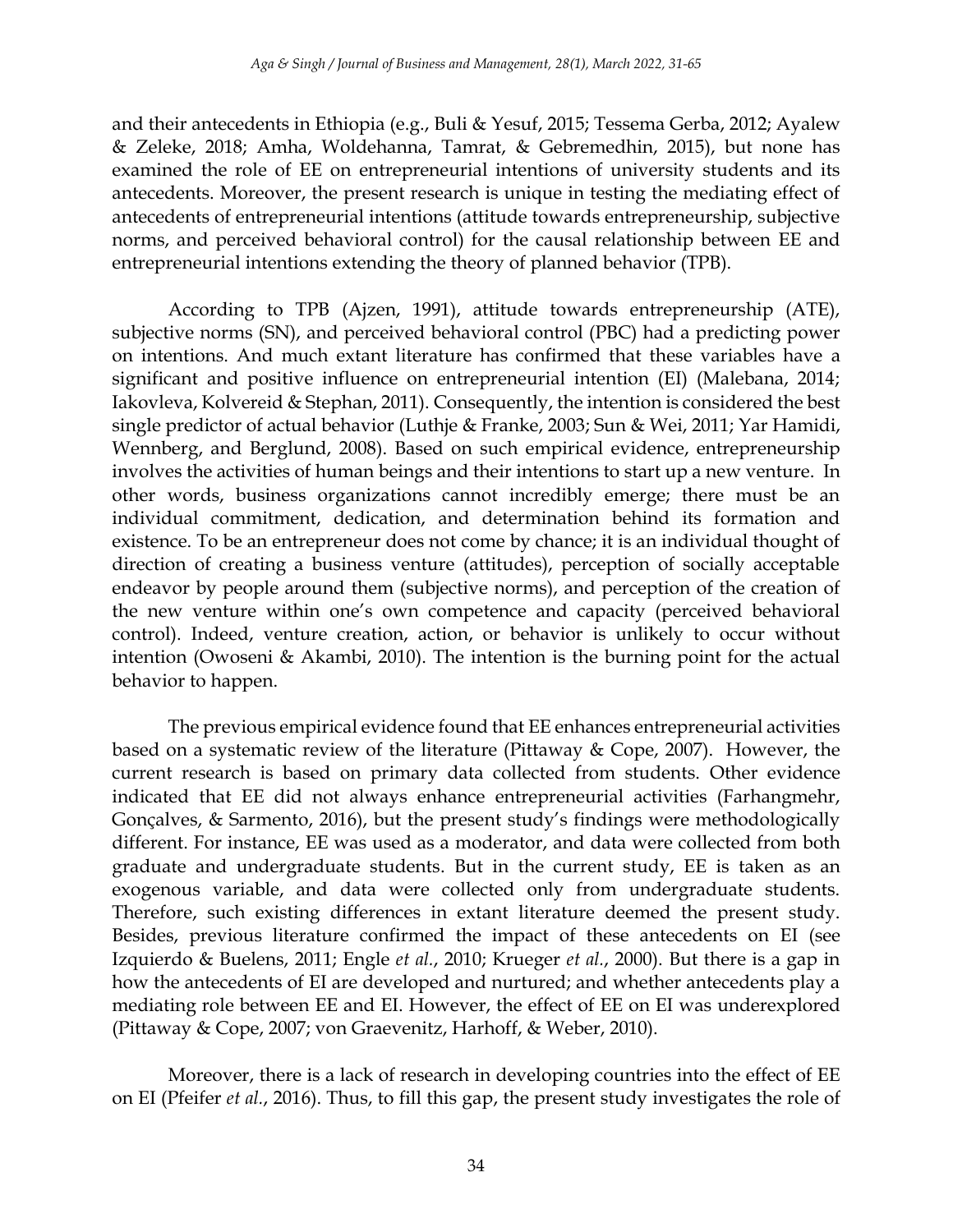EE on EI and its antecedents. In addition, it tests whether antecedents of EI of the TPB (i.e., ATE, SN, & PBC) mediate the relationship between EE and entrepreneurial intentions (EIs). The primary data are collected from selected undergraduate students in four universities of Ethiopia.

Therefore, this research has the following contributions. Firstly, this study aims to examine the effect of EE on ATE, SN, & PBC, and EIs. Its findings could enable the Ministry of Sciences and Higher Education (MoSHE) of Ethiopia to standardize and improve attention given to EE in the universities. Secondly, the effect of ATE, SN, & PBC on EIs from low-income country context is tested by using TPB that was scant in empirical evidence. Thirdly, this study has tested the mediating effect of ATE, SN, & PBC in the causal relationship between EE and EIs, extended TPB by adding EE as an exogenous variable, and used antecedents of EIs as mediators. Such findings, in turn, inform MoSHE, universities, educators, and policymakers of the role of EE on EIs development and its antecedents for future policy design, initiatives, programs, and projects that would foster and nurture entrepreneurship development in Ethiopian universities.

The remaining part of this article is structured as follows. The next section discusses the theoretical and empirical review of literature upon which the hypotheses and conceptual framework are formulated. Then, the study's methodology includes research philosophy and approach, sample, instrument development procedure, reliability and validity of the instrument, data analysis, and ethical consideration. After that, the results are presented and followed by discussions. The last section comprises conclusions, limitations, and recommended future research.

# **Review of Literature and Conceptual Framework**

This section reviews the theoretical and empirical literature related to EE, EIs, the antecedents, and the mediating role of the antecedents. Based on this review, hypotheses were formulated, and the conceptual framework that guided this study was developed.

#### **Entrepreneurship education and its effect on EIs and its antecedents**

Whether entrepreneurs are born or made has been debatable for a long time. But currently, many scholars argue that entrepreneurs can be made and that entrepreneurial knowledge, skills, and attitude could be thought (Low, 2011; Volery &Mueller, 2006; Nian *et al.*, 2014; Woollard *et al.*, 2007). Raposo and Paco (2011) also said that entrepreneurship is neither magic nor generic, but it is a discipline that can be learned. Based on this argument, EE is included in the curriculum of higher education institutions as a program and/or course. Moreover, the concept of EE is nebulous and defined by different scholars. For instance, Lo (2011) defined it as a process through which entrepreneurial knowledge, skills, and attitude are taught so that students can scan the existing business opportunities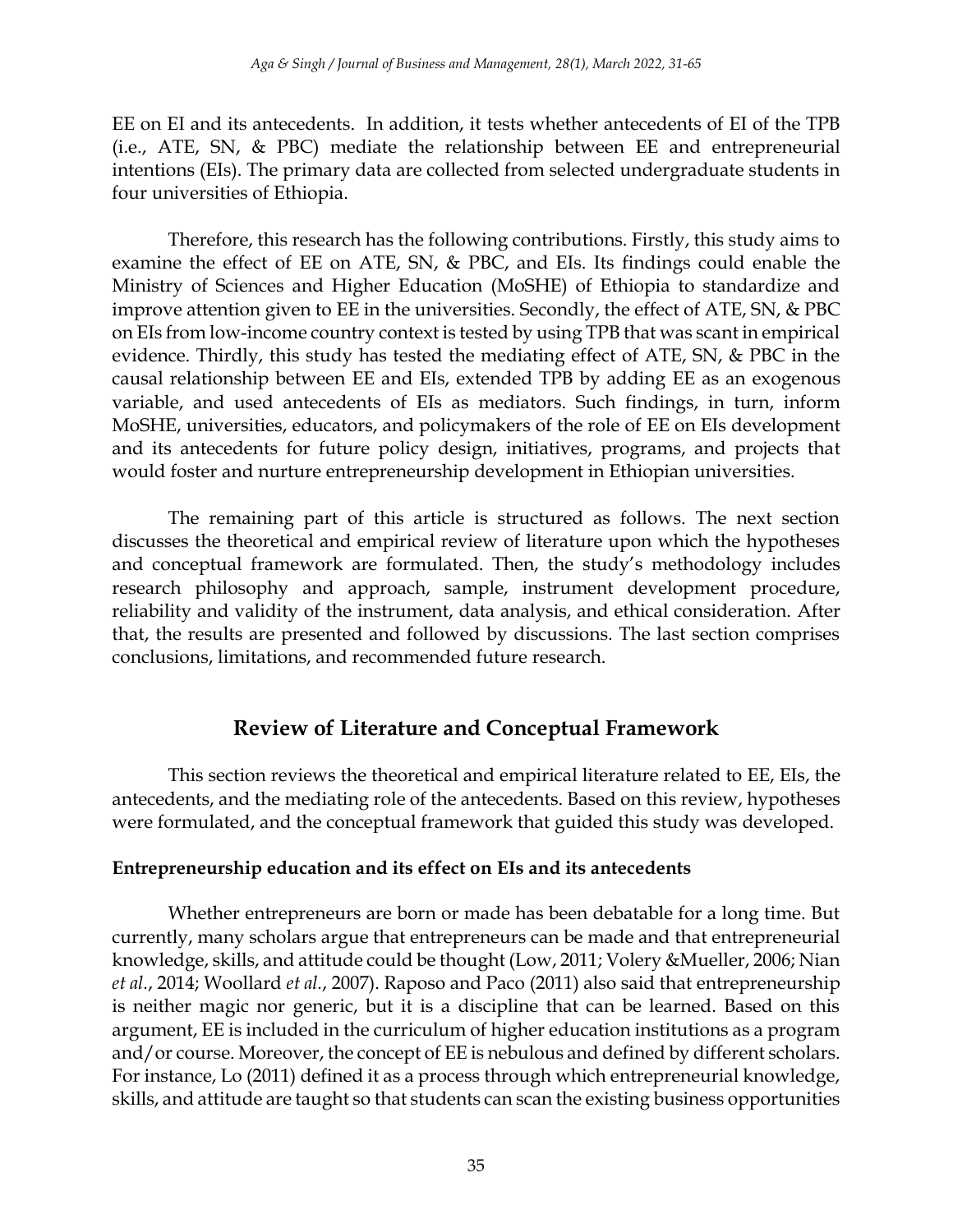in their environment. Kourilsky (1995) elucidated that EE was characterized by opportunity recognition, firm creation, and resource allocation, taking the accompanying risks. Samwel Mwasalwiba (2010) defined EE as a process through which learners' entrepreneurship attitudes, behavior, values, and/or intentions develop. In this study, we define EE as one aspect of education that familiarizes learners with entrepreneurial attributes and competencies and creates in them the attitudes to take risks of creating an enterprise by applying knowledge, skills, and attitude obtained from learning (Fatoki, 2010; Nwosu & Ohia, 2009). Entrepreneurship education is inevitable in the socioeconomic development of a nation since it fosters entrepreneurship (Levie & Autio, 2008). It creates awareness about entrepreneurial activities as a career option and fosters innovation. That is why EE has attracted the remarkable attention of policymakers and educators globally. To date, higher education institutions have also taken as their mandate area to teach, train, conduct research, and consult on it. Providing quality education for entrepreneurship enables a country to achieve greatness and ensure socioeconomic development (Alufohai, 2014).

Entrepreneurial education is a model for changing knowledge, skills, attitudes, and motives, promoting responsibility and entrepreneurial thinking (Jwara & Hoque, 2018). It allows students to get the knowledge and skills needed to start and grow their own business in the future (Woollard *et al.*, 2007; Low, 2001, Trivedi, 2017). According to Deakins *et al.* (2005), the main purpose of EE is to help foster an entrepreneurial culture among students to improve their career choices towards entrepreneurial activities. Olakitan (2014) conducted the research in Nigeria and found a positive relationship between EE, the development of self-efficacy, and entrepreneurial intent. Liñán (2004) has recommended that EE delivered to students could strengthen the intention to become an entrepreneur. Universities are currently emphasizing EE to change attitude, subjective norms, and perceived behavioral control of students and, in turn, enhance EIs of students as confirmed by previous researchers (Ekpoh & Edet, 2011; George *et al.*, 2008; Keat, Selvarajah, & Meyer, 2011). Though educational institutions' orientation is influenced by students' career interests, choices, and actions (Porter, 2006), entrepreneurship is still in its early development phase and concentrated mostly in business schools in the Ethiopian universities. But now, it extends to engineering and technology, agriculture, applied sciences colleges. Entrepreneurship promotion centers are also scarce at the country level. Though there is a clear policy on entrepreneurship teaching in Technical and Vocational Training Centers, there is no clear and universal policy regarding EE in universities in Ethiopia. The link between EE and EI and its antecedents is generally under-researched in Ethiopia. The country thus needs to integrate entrepreneurship into the curricula while establishing centers of entrepreneurial excellence (Tessema Gerba, 2012). To upscale the existing EE, it is worth knowing about the contribution of the existing EE for the students who have been taking the course of entrepreneurship. Hence, this study focuses on bridging this gap from the Ethiopian context by investigating EE's effect on entrepreneurial intention and its antecedents.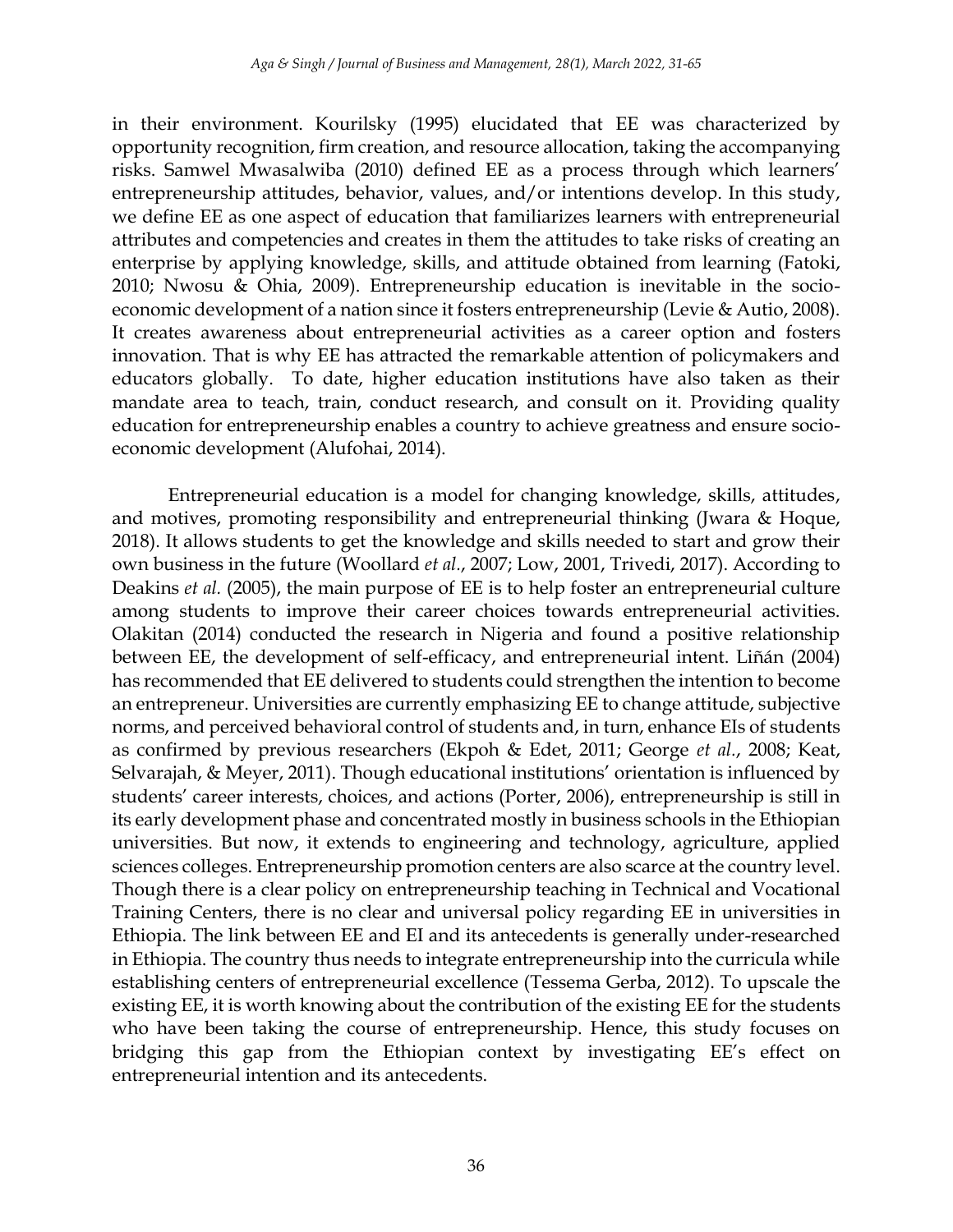According to Popescu *et al.* (2016), one's performance depends on `attained education level. Even though whether entrepreneurial characteristics can be learned through education or not is debatable, educational institutions can promote the attributes associated with successful entrepreneurship (Maresch *et al.*, 2016). Gorman, Hanlon, and King (1997) conducted a ten-year extensive review of the literature and then concluded that most empirical studies have indicated the principles of entrepreneurship and that being an entrepreneur is teachable or can be encouraged by EE. The influence of EE in a higher education institution has been recognized as one of the important factors that help students understand and foster an entrepreneurial attitude (Peterman & Kennedy, 2003; Kourilsky & Walstad, 1998).

Entrepreneurial education is based on the argument that exposure to certain educational and entrepreneurship-related pedagogies can contribute to developing motivation, knowledge, and skills that favor the decision to become an entrepreneur/self-employed. Numerous scholars have discovered that exposure to entrepreneurial education significantly increases participants' EIs (Luthje & Franke, 2003; Fayolle *et al.*, 2006; Pittaway & Cope, 2007; Zhao *et al.*, 2005). Hattab (2014) and Ibrahim *et al.* (2015) confirmed a significant association between EE and EIs. The effectiveness of EE is measured by its contribution towards EIs and its antecedents (Murugesan  $\&$ Jayavelu, 2015; Pickernell *et al.*, 2011). However, there is also empirical evidence that EE has no significant effect on entrepreneurial intention and its antecedents (see Farhangmehr, Gonçalves, and Sarmento, 2016; Gurel, Altinay, & Daniele, 2010; Mahendra, Djatmika, & Hermawan, 2017). From such inconsistent empirical evidence, it is impossible to say that EE programs improve students' entrepreneurial thinking and skills. Those students who had the chance to take an entrepreneurship curriculum in any field of study may not have a high probability of becoming nascent entrepreneurs after graduation. Therefore, there are contrary findings on the effects of EE on EI and its antecedents. To test the significance of these effects, the following hypotheses are postulated in the present study:

*H1a: Entrepreneurship education positively influences students' entrepreneurial intentions.* 

*H2a: Entrepreneurship education positively influences students' attitudes towards entrepreneurship.* 

*H3a: Entrepreneurship education positively influences students' subjective norms.*

*H4a: Entrepreneurship education positively influences students' perceived behavioral control.*

#### **The effect of antecedents on EIs**

EIs have psychological nature. Psychologists have confirmed that intentions are the best estimators of any planned behavior, particularly when the behavior is difficult to observe within a given time (Krueger *et al.*, 2000). According to Amanamah,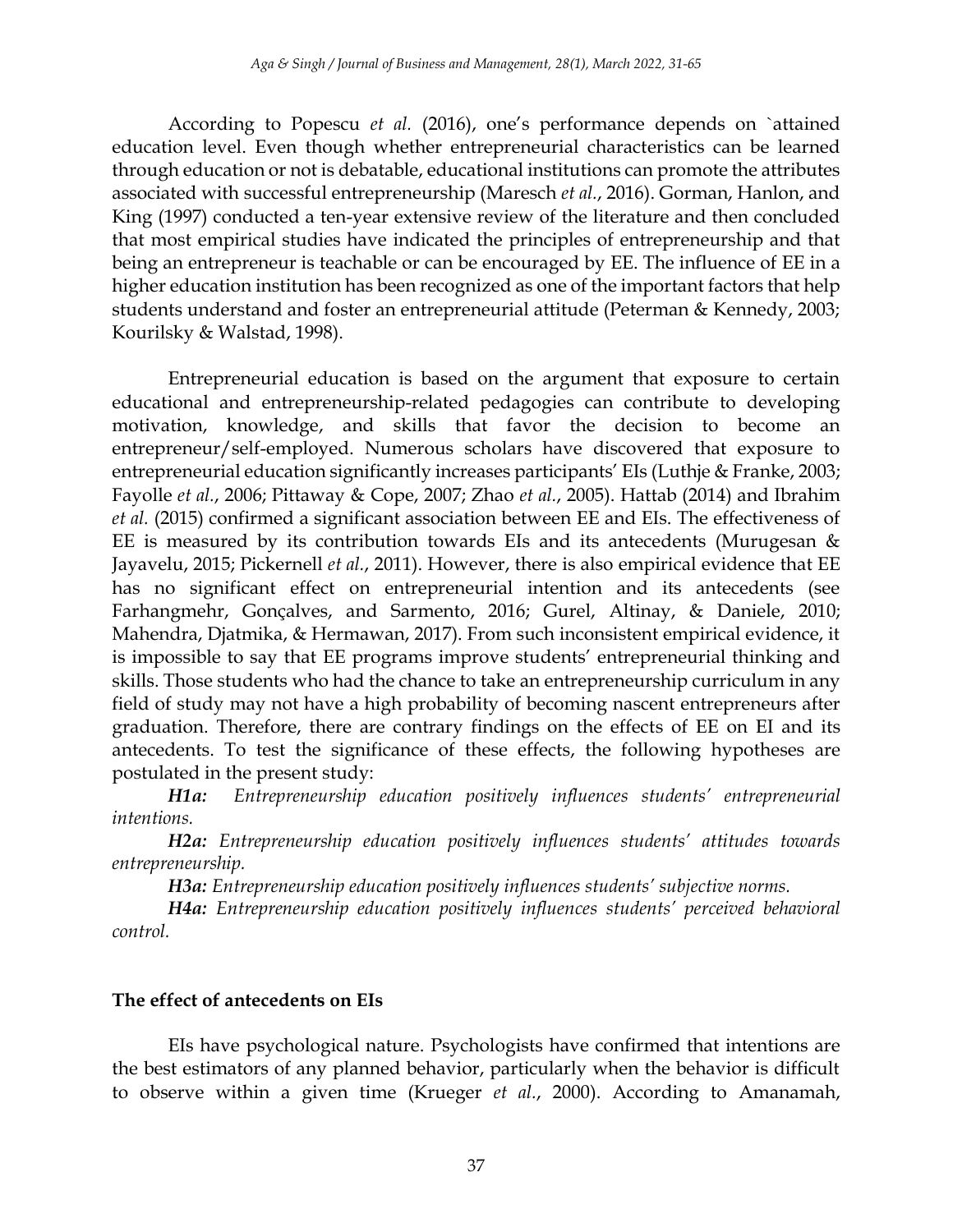Acheampong, and Owusu (2018), it refers to the determination and motivation of a person to create a new business venture, which can be affected by personal traits and the environment in which an entrepreneur is intended. Various researchers have defined intentions as a predictor of becoming an entrepreneur and approved that it is the most immediate antecedent of a given behavior. Bird (1988) defines intention as the state of mind taking a person's attention and action towards certain behaviors. Wu and Wu (2008) and Wilson *et al.* (2009) stated entrepreneurial intention as an individual's state of mind towards creating a new venture.

The intention to initiate business activities is the antecedent of real engagement in creating one's own business enterprise (Fayolle *et al.*, 2006), and the intention is regarded as a single best predictor of actual behavior (Ajzen, 1991). EIs are therefore pivotal for a better understanding of entrepreneurial behavior in the process of discovering, creating, and exploiting opportunities in the environment. Entrepreneurial activity cannot happen overnight; rather, it is a planned, conscious thought that can be realized after developing an intention. Among the existing theories on intentions, the TPB is commonly used as a framework to explain intentions (Ajzen, 1991; Ajzen & Fishbein, 2005). According to the TPB, the three antecedents of EIs are attitudes towards behavior (i.e., do I want to do it?), subjective norms (i.e., do other people want me to do it?), and perceived behavioral control (i.e., do I perceive I am able to do it). Using this theory, many scholars have tried to predict students' EIs in different countries (Miranda *et al.*, 2017; Nguyen, 2017). Liñán and Chen (2009) revealed that TPB is the most widely used theory to study EIs. Thus, this theory is preferable over others in studying students' EIs. The EIs are closely linked to attitudes towards entrepreneurship, subjective norms, and perceived behavioral control (Fretschner & Webber, 2013). Therefore, entrepreneurial intention plays a significant role in enhancing entrepreneurial action and business creation practices. But this might change from place to place due to socio-cultural differences. Therefore, in the current paper, testing the ability of the TPB to predict students' EIs could assist in the efforts in promoting entrepreneurship development. Moreover, it helps to know how each factor influences students' EIs in Ethiopia.

Attitude towards entrepreneurship (ATE) - is the extent to which an individual evaluates an entrepreneurial activity or action to be helpful or not. Douglas and Shepherd (2002) have found that a highly positive attitude towards risk and independence leads to stronger EIs. The study conducted by Izquierdo and Buelens 2011 has found that attitude towards entrepreneurial activities positively affects the intentions to create new ventures. A positive attitude towards entrepreneurship indicates that students favor an entrepreneurial career more than organizational employment (Galloway & Brown, 2002; Kolvereid, 1996; Miranda *et al.*, 2017; Nguyen, 2017; Yang, 2013). Jwara and Hoque (2018) have found that producing graduates with limited knowledge, skills, and attitude about entrepreneurship is a waste of time and money. However, Zhang, Wang, and Owen (2015) found that attitude does not affect EIs. Therefore, such inconsistent results confuse HEIs on changing the mindset of their graduates towards an entrepreneurial career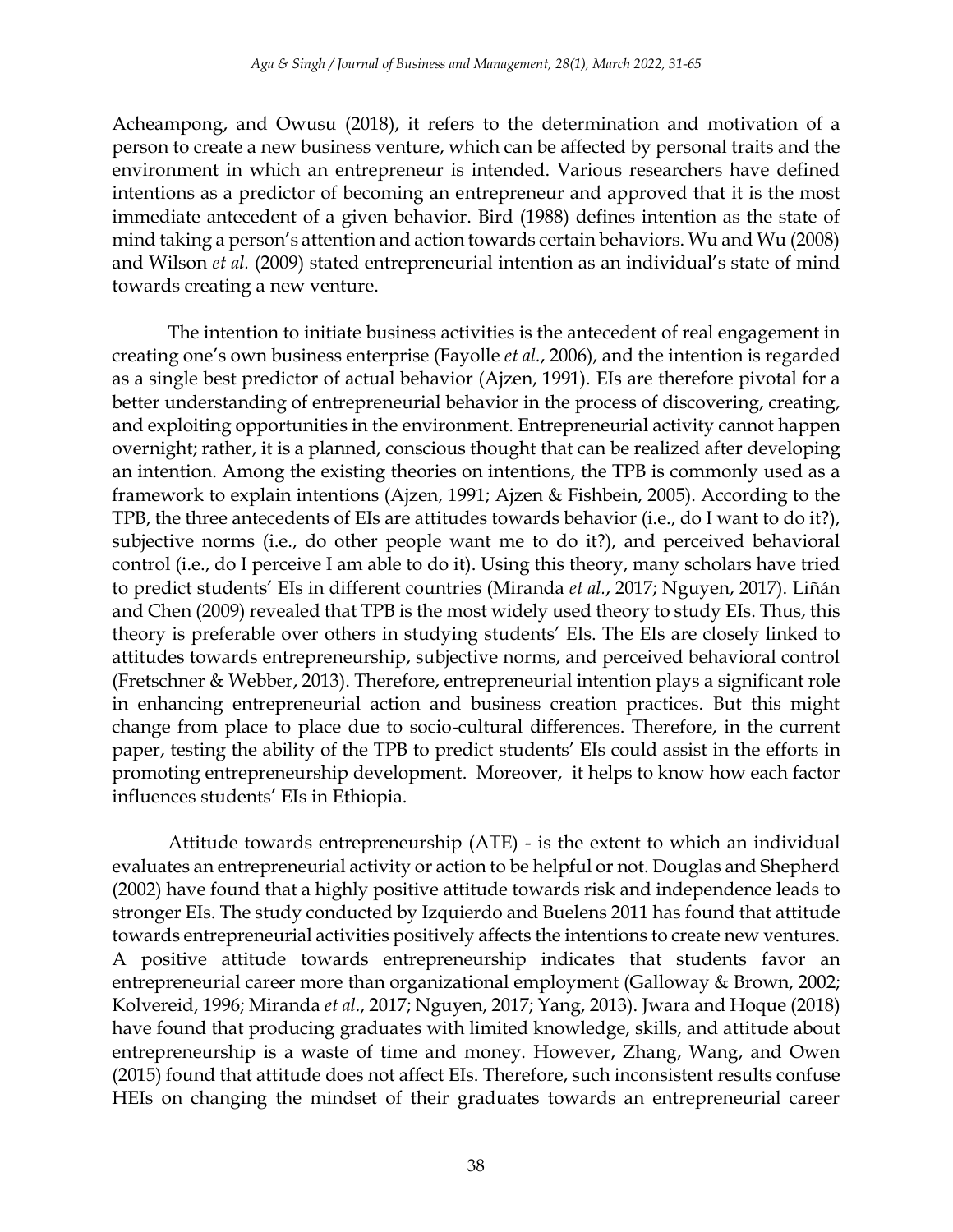through EE. Besides, the extent to which attitude toward entrepreneurship influences EIs needs further investigation in the Ethiopian context. Thus, the present study investigates the effect of ATE on students' EIs.

*Subjective norm (SN)* - refers to an individual perception of the social pressure for or against performing certain behaviors (Ajzen, 1991). It demonstrates social factors which influence a person's actual behavior of carrying out a certain entrepreneurial activity (Mohammed *et al.*, 2017; Krueger *et al.*, 2000). Moreover, social norms are influenced by external variables. Although individuals tend to plan their behavior, they still consider the influence of surrounding pressures such as families, friends, neighborhoods, classmates, and role models (Crandall, Eshleman, & O'brien, 2002). Thus, perception of societies (social norms) impacts one's decision regarding the entrepreneurial career. But there are inconsistent extant empirical findings regarding the effect of subjective norms on EIs. For example, some evidence reckoned that SN positively affects EIs (Engle *et al.*, 2010; Iakovleva & Kolvereid, 2009; Zhang *et al.*, 2015). However, others elucidated that SN had no significant direct effect on EIs (Liñán & Chen, 2009; Huda *et al.*, 2012; Nguyen, 2017; Khuong & An, 2016). And others indicated that SN harms EIs (Maresch *et al.*, 2016; Shook & Bratianu, 2010). In countries like Ethiopia, where being a white-collar after graduation from university is accustomed, the influence of social norms to become an entrepreneur is expected. Thus, to support or refute the existing empirical evidence, the impact of SN on EIs needs further research.

*Perceived behavioral control (PBC)* - is related to self-efficacy, which focuses on the individual perception towards the simplicity and/or complexity of behavior or perceived ability to implement certain behavior (Ajzen, 1991; Bandura, 1997). Perceived behavioral control refers to one's beliefs towards various factors associated with the issues and could ease them or not to perform certain activities (Yean *et al.*, 2015; Engle *et al.*, 2010). It simply means the perceived ability of a person to participate in entrepreneurial activities. According to Krueger *et al.* (2000), in the field of entrepreneurship, entrepreneurial perceived behavioral control has been proved as a remarkable predictor of entrepreneurial intention and supported by literature (see Karimi *et al.* 2016; Krrueger *et al.*, 2000; Bux, 2016; Sesen, 2012). However, there are findings that PBC does not affect EIs (see Yap, Othman, & Wee, 2013; Engle *et al.*, 2010; Zhang *et al.*, 2015). Besides, the influence of perceived behavioral control on EIs was under-researched in the Ethiopian context. These urge us to test the effect of PBC on EIs.

Therefore, relying on inconsistent empirical evidence and the scarce studies from Ethiopia on the efficacy of antecedents of EIs based on TPB (i.e., ATE, SN, and PBC), we have formulated the following hypotheses:

*H5b: Attitude towards entrepreneurship positively influences students' entrepreneurial intentions.*

*H6b: Subjective norms positively influence students' entrepreneurial intentions.*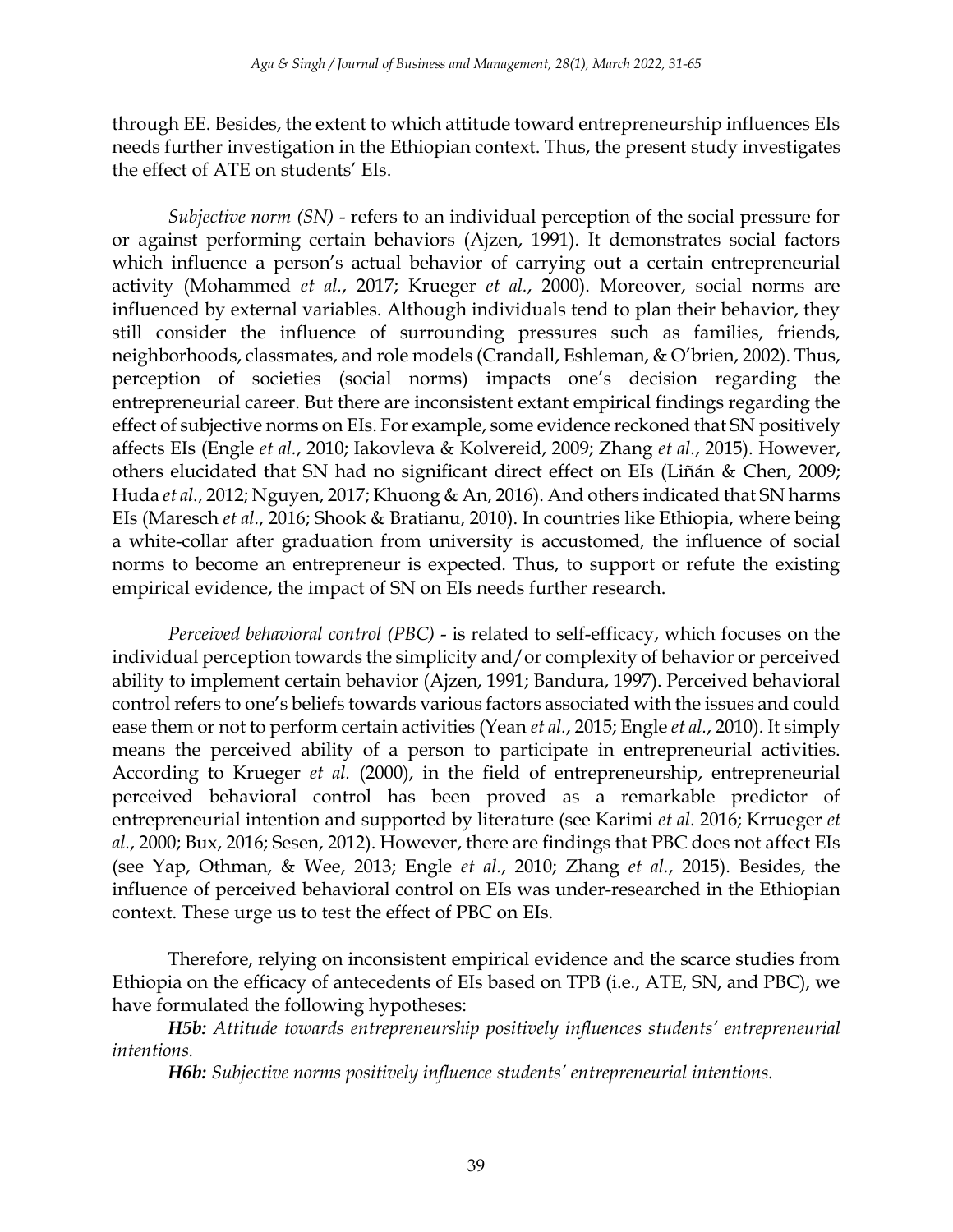*H7b: Perceived behavioral control positively influences students' entrepreneurial intentions.*

#### **The mediating role of antecedents of EIs**

The mediating effect exists when a new third variable/construct intervenes between two causally related variables. It highlights the distinction between direct and indirect effects. Its direct effects are the relationship between two constructs with a single arrow, and the indirect effects are via other intervening variables between exogenous and endogenous variables (Hair *et al.*, 2019). Entrepreneurship, EE, and EIs are widely researched nowadays. The TPB is widely used as a theoretical foundation in studying EIs and actions. That means the effect of attitude towards the behavior, subjective norms, and perceived behavioral control on EIs (Ajzen, 1991; Krueger *et al.*, 2000). But there were limited studies that take the predictors of EIs as a mediating variable between EE and EIs. For example, the study conducted in Malaysia on public university students has proved perceived behavioral control and subjective norms are significant mediators in relationships between individual entrepreneurial orientation and EIs (Awang *et al.*, 2016). In this case, even the exogenous variable used was entrepreneurial orientation and not EE. Oyugi (2015) conducted research in Uganda on the mediating effect of self-efficacy on the relationship between EE and EIs of university students and found that self-efficacy partially mediated the relationship. Rengiah and Sentosa (2016) found that ATE mediates the causal relationship between EE and EIs. Therefore, this study fills the gap in current literature applying the mediating role of antecedents of EIs (ATE, SN, and PBC) on the relationship between EE and EIs from the Ethiopian context. Thus, the following hypotheses were posed in the current study:

*H8c: Attitude towards entrepreneurship mediates the relationship between entrepreneurship education and students' entrepreneurial intentions.*

*H9c: Subjective norms mediate the relationship between entrepreneurship education and students' entrepreneurial intentions.*

*H10c: Perceived behavioral control mediates the relationship between entrepreneurship education and students' entrepreneurial intentions.*

#### **Conceptual Framework**

This study extends TPB by adding a new exogenous variable. Thus, the model below (Figure.1) revealed that EE is considered an exogenous variable that directly and indirectly influences attitude towards entrepreneurship, subjective norms, perceived behavioral control, and EIs. Thus, this research investigates the effect of EE on the antecedents of EIs (attitude toward entrepreneurship, subjective norms, and perceived behavioral control), their effect on EIs, and the mediating role of the antecedents of EIs in the predictive relationship between EE and EIs of university students in Ethiopia. Hence,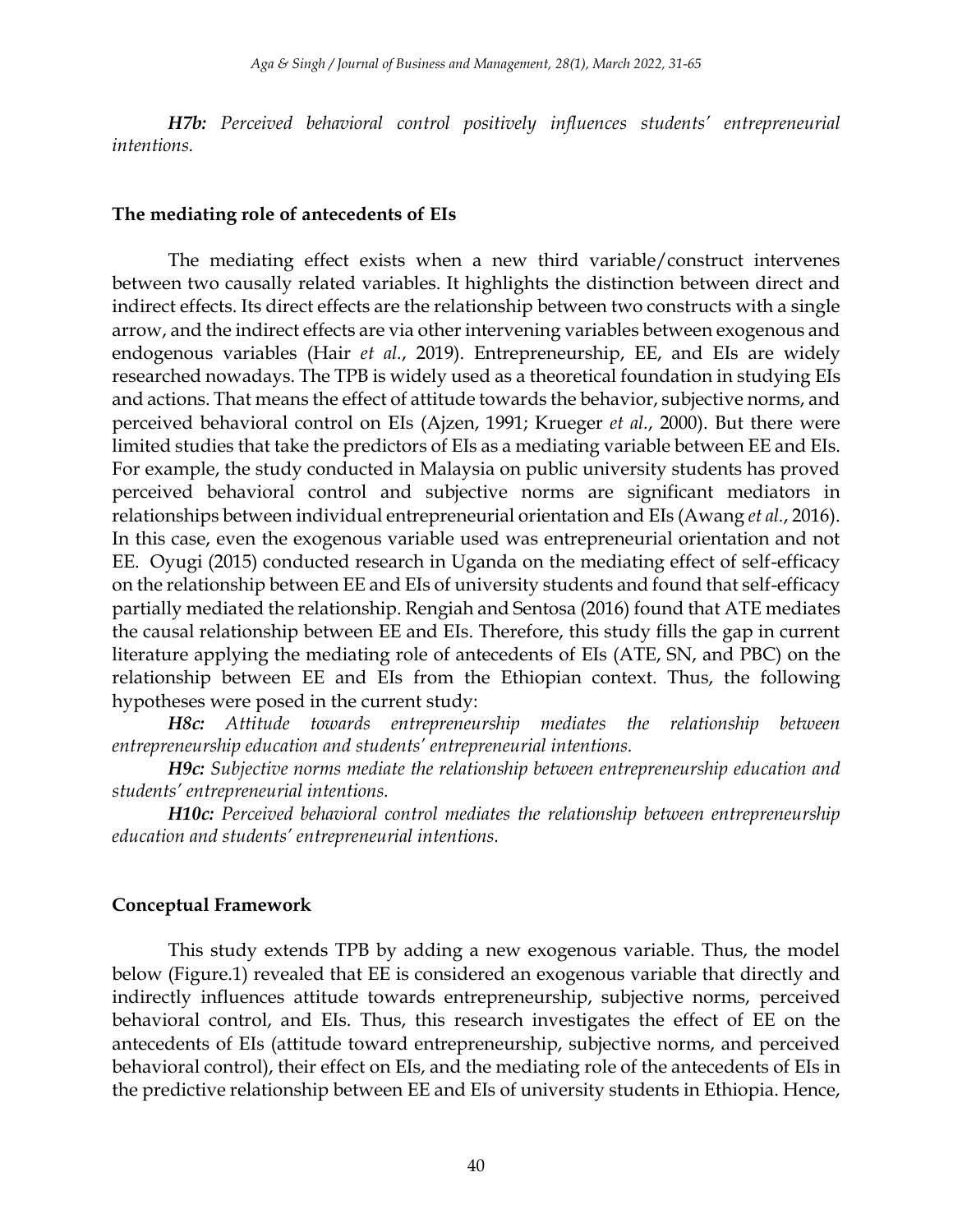this model adds values to the previous models in three ways. First, it explores the effect of EE on EIs and the antecedents. Second, it examines the effect of antecedents of EIs on EIs in a country with a low income. Third, it examines whether the antecedents of EIs play a mediating role in the relationship between EE and EIs. This mediation has not been tried so far by any researcher. As a result, the present research extends the TPB.



Source: Adapted from Ajzen's (1991).

**Figure 1: Conceptual model and hypothesized relationship**

# **Methodology of the Study**

#### **Research Philosophy and Approaches**

According to Bajpai (2011), research philosophy portrays the source, nature, and knowledge development. It reflects the assumptions taken by the researcher in investigating the phenomenon. In business studies, usually, there are four main research philosophies: pragmatism, positivism, realism, and interpretivism (Guba & Lincoln, 1994). The current study uses positivism research philosophy since the researchers and the phenomenon under investigation are separate and independent. Besides, highly structured instruments, large samples, and quantitative data were used. The role of researchers is to collect and interpret data objectively. As a result, the findings are observable and quantifiable using statistical parameters. Crowther and Lancaster (2008)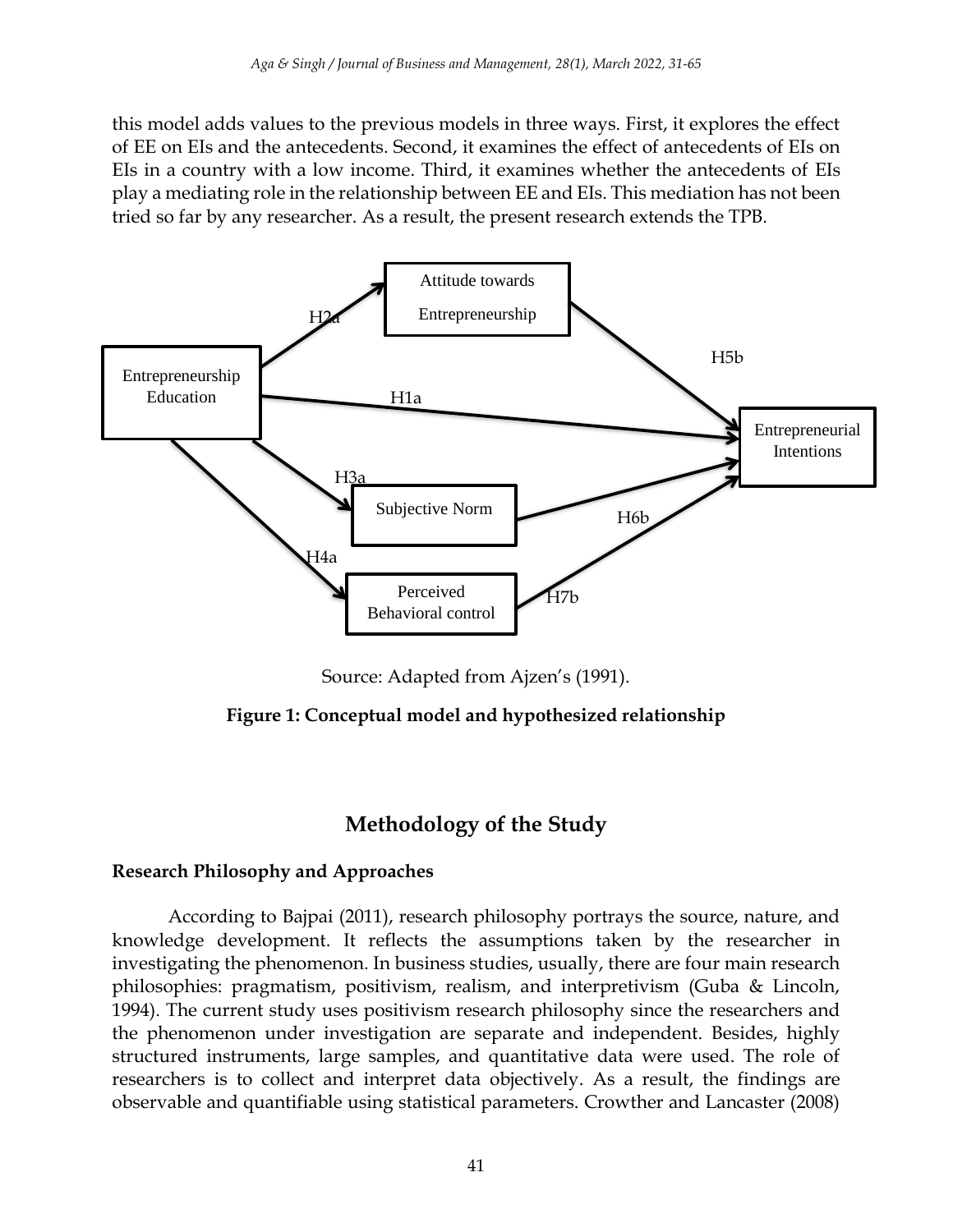have stated that research following positivist philosophy adopts the deductive approach as a general rule. The present research approach is deductive since it focuses on testing and validating theories about how and why phenomena occur (Johnson & Onwuegbuzie, 2004). Sekaran and Bougie R. (2013) argued that the deductive approach was to test theories through fixed, predetermined research design and objective measures. In addition, the TPB has been used as a theoretical framework to develop hypotheses tested in a low-income country, Ethiopia. In a nutshell, this research is best served with the positivist research philosophy and deductive research approach.

#### **Sample**

This research has employed the explanatory research design to test the causal relationship among variables using the structural equation model (SEM) as hypothesized above (See Figure 1). The SEM approach was used because the relationship is complex and includes multiple-item latent constructs. For instance, one exogenous variable (EE) includes sixteen items and four endogenous variables; ATE, SN, PBC, & EIs include seven, six, seven, and seven items, respectively. Hence, investigating the direct, indirect, and total effect of each antecedent and the overall explanatory power of the model covariance simultaneously based on SEM is helpful (Hair *et al.*, 2019).

The population of this study consisted of graduating class of 2018 regular undergraduate students of four universities in Ethiopia. That is, students who had taken the entrepreneurship course in these three public universities (i.e., Haramaya University, Madda Walabu University, and Mettu University) and one private university (i.e., Rift Valley University) were considered since we wanted to investigate the role of EE on EIs and its antecedents and the mediation effect of antecedents in the relationship between EE and EIs. The sample size was determined based on Yamane's (1967) formula, and then stratified sampling was adopted to select the participants. The size of participants for each higher education institution was determined using proportionate stratified sampling. Accordingly, 152 are from Rift Valley University (Private University) and 183 from public universities (69 from Haramaya University, 51 from Madda Walabu University, and 63 from Mettu University). The sample respondents are students from multidisciplinary fields of study, such as business and economics, agriculture, engineering and technology, social sciences, and humanities. Hence, the findings are generalizable in Ethiopia since an adequate sample size and random selection of participants from different fields of study were used. The background of students who participated in the current research revealed that 213 (63.6%) were males and the remaining 122 (36.4%) were females, which is in line with the gender composition of students in Ethiopian universities. The average age of the respondents was 23.77 with a standard deviation of 3.44, and 202 had a rural birthplace (60.3%) and 133 (39.7%) urban areas.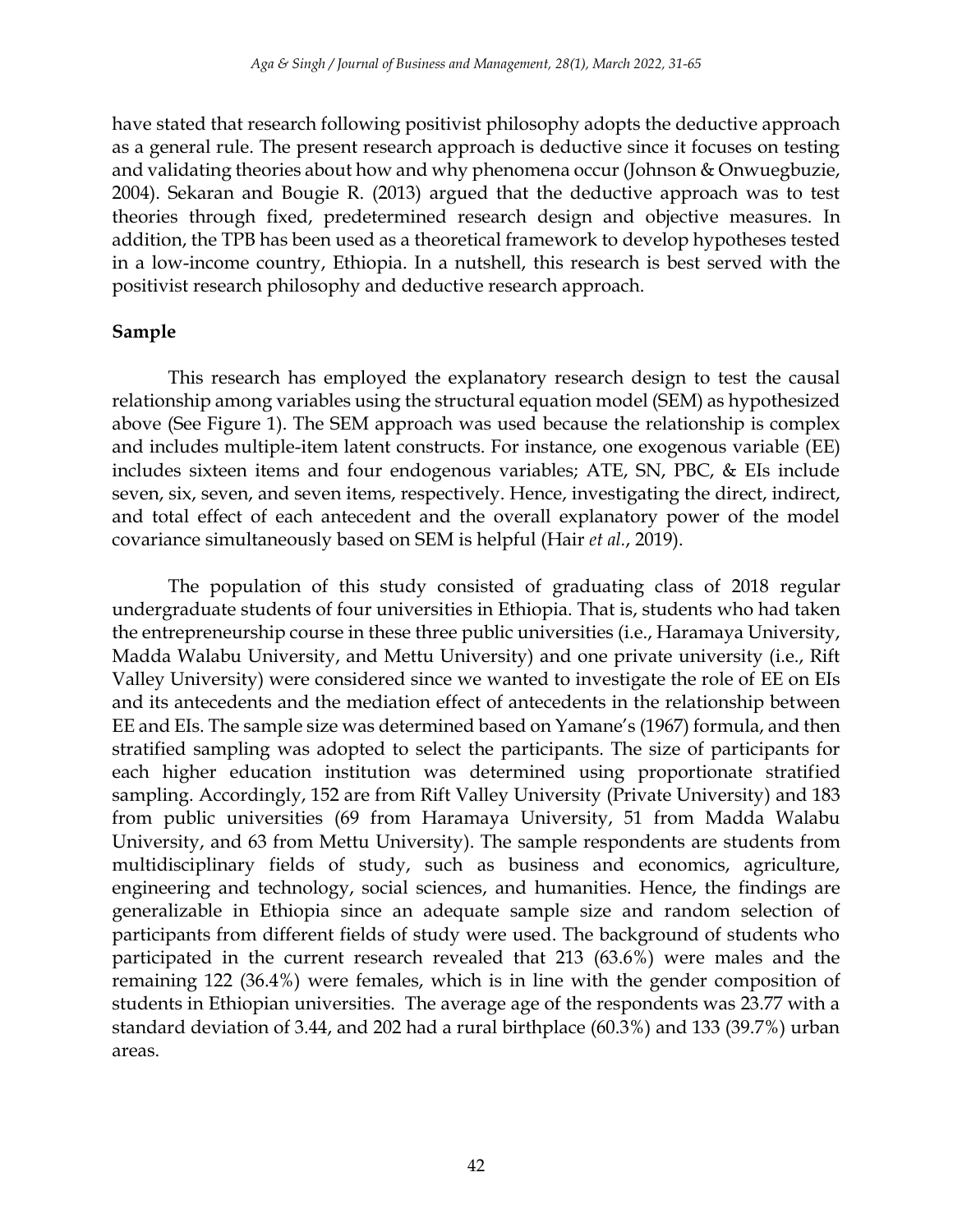#### **Instrument Development Procedure**

The source of data for this study was primary. Self-administered questionnaires were given face to face during class with the aid of class representatives to select students randomly. The process of constructing a questionnaire is essential to collect reliable and valid data from respondents. Hence, the purpose of the research, layout, length, wording, and appearance have been taken into account (Wilson, 2014; Sekaran & Bougie, 2013). For this purpose, the researchers adopted the Entrepreneurial Intention Questionnaire (EIQ) developed by Liñán (2005). Besides, EE questions adopted came from the questions developed by Luthje and Franke (2003) and Qi (2017). The items were measured using a 7-point Likert scale, varying from 1 (strongly disagree) to 7 (strongly agree). The entire construct used was the latent variable and measured with several questions. Accordingly, the entrepreneurial intention is an endogenous variable that was measured through 7 questions, attitude towards entrepreneurship measured through 7 questions, social norms measured through 6 questions, perceived behavioral control measured through 7 questions, and EE measured through 16 questions (See Table 1)

#### **Reliability and Validity of the Instrument**

The instrument used in the current study was tested for reliability and validity by using Cronbach alpha coefficient, composite reliability (CR), and the average variance extracted (AVE). As depicted in Table 1, the alpha coefficient is 0.855 for subjective norms, 0.928 for perceived behavioral control, 0.929 for EIs, 0.943 for attitude towards entrepreneurship, and 0.953 for EE. All of them are greater than the 0.70 threshold suggested by Nunnally (1978) and George & Mallery (2003). The CR and AVE are also greater than 0.70 and 0.50, respectively, satisfying the minimum required level (Fornell & Larcker, 1981; Bagozzi and Yi, 1989; Hair & Lukas, 2014). The results of CR explain that the measurement models of all constructs used in the present study reach the required level of internal consistency between their indicators. And the results of convergent validity indicated there is a good degree of correspondence between the latent variables and their indicators.

| Construct                         |                | No. of Cronbach  | Composite           | Average                            |  |
|-----------------------------------|----------------|------------------|---------------------|------------------------------------|--|
|                                   | <b>Items</b>   | Alpha $(\alpha)$ | Reliability<br>(CR) | Variance<br><b>Extracted (AVE)</b> |  |
|                                   |                |                  |                     |                                    |  |
| <b>Entrepreneurship Education</b> | 16             | 0.953            | 0.953               | 0.558                              |  |
| Attitude<br>towards               | 7              | 0.943            | 0.943               | 0.704                              |  |
| entrepreneurship                  |                |                  |                     |                                    |  |
| Subjective norms                  |                | 0.855            | 0.854               | 0.502                              |  |
| Perceived behavioral control      | $\overline{ }$ | 0.928            | 0.924               | 0.635                              |  |
| Entrepreneurial intentions        | ┍              | 0.929            | 0.930               | 0.657                              |  |

Table 1: Cronbach alpha (α), composite reliability and average variance extracted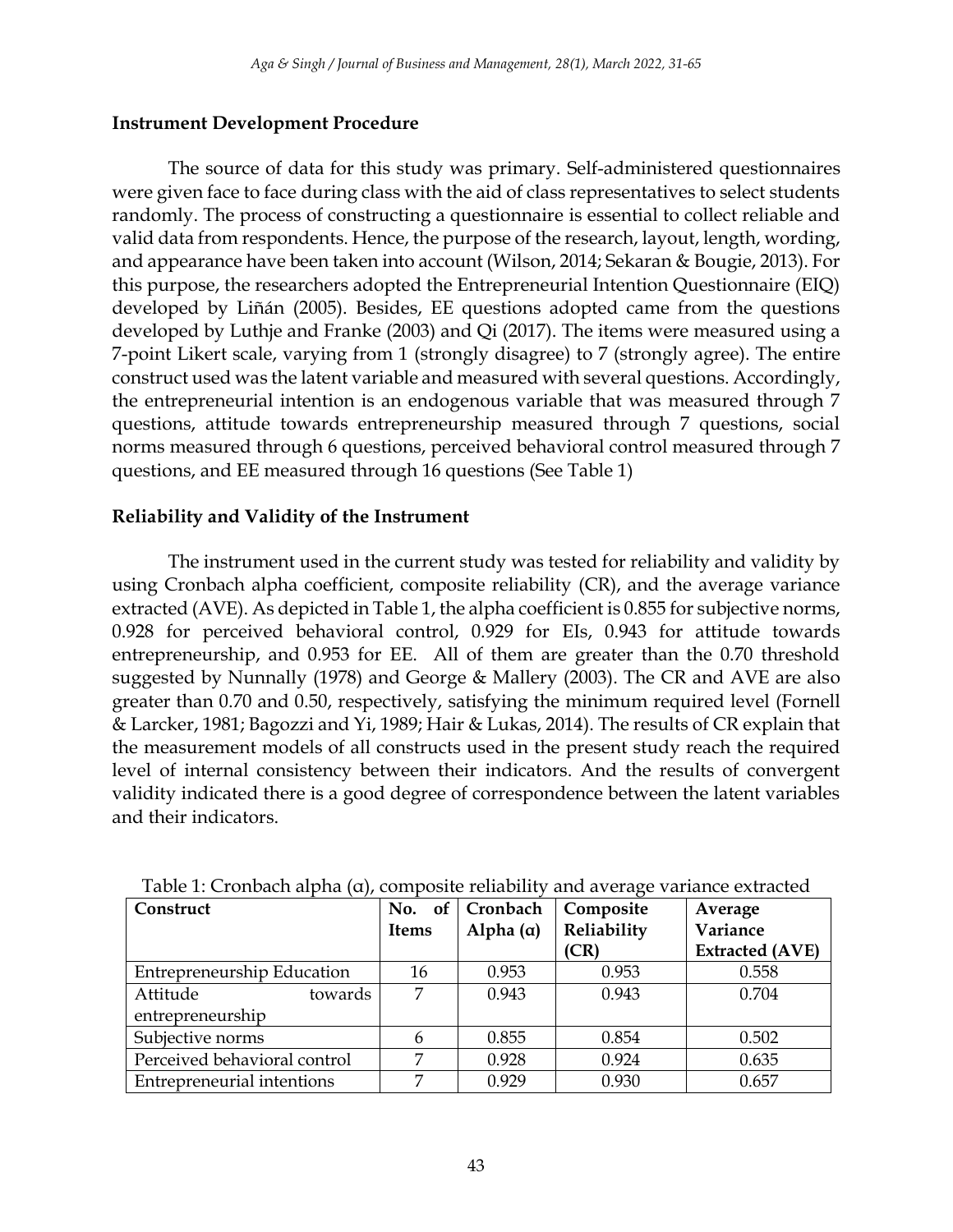According to Kline (2010), a set of variables were presumed to measure different constructs showing discriminant validity if their intercorrelations are not too high. In other words, it indicates that if two measures should not be related are not related. That means discriminant validity exists if the AVE of each construct used in the study is greater than the squared correlation between constructs. According to Chin (1998), the AVE results can also help assess the existence of discriminant validity by calculating the square root of the AVE and comparing them with the correlations among the latent variables. In other words, discriminant validity exists if the square root of the AVE is greater than the correlations among the latent variables; an indication of more variance is shared between the latent variable and its own set of items than with other latent variables represented with another set of items. The present study also confirmed that the square root of AVE for each construct was greater than the correlations between the latent variables (see Table 2 below). Before SEM was applied, confirmatory factor analysis was done and confirmed that the model fit with Chi-square (X2) =1323.732, X2/DF=1.591 GFI=0.846, CFI=0.954, and RMSEA=0.042 (See Browne & Cudeck, 1993; Chau & Hu, 2001; Kline, 2010; Hair *et al.*, 2019). Thus, each variable had good reliability and validity and a satisfactory model's goodness-of-fit that allowed structural equation modeling analysis.

| Construct                    | Attitude      | Subjecti | Perceive | Entrepreneu | Entrepreneurs |
|------------------------------|---------------|----------|----------|-------------|---------------|
|                              | towards       | ve       | d        | rial        | hip Course    |
|                              | entrepreneurs | Norms    | behavior | Intentions  | Contribution  |
|                              | hip           |          | al       |             |               |
|                              |               |          | control  |             |               |
| Attitude                     | $0.839*$      |          |          |             |               |
| towards                      |               |          |          |             |               |
| entrepreneurs                |               |          |          |             |               |
| hip                          |               |          |          |             |               |
| Subjective                   | $.382**$      | $0.709*$ |          |             |               |
| <b>Norms</b>                 |               |          |          |             |               |
| Perceived                    | .487**        | $.512**$ | $0.797*$ |             |               |
| behavioral                   |               |          |          |             |               |
| control                      |               |          |          |             |               |
| Entrepreneuri                | $.503**$      | $.469**$ | $.608**$ | $0.811*$    |               |
| al Intentions                |               |          |          |             |               |
| Entrepreneurs                | .485**        | $.402**$ | .490**   | $.526**$    | $0.747*$      |
| hip Course                   |               |          |          |             |               |
| Contribution                 |               |          |          |             |               |
| $\cdots$ $\alpha$ $\alpha$ 1 | $1/2$ $1/2$   |          |          |             |               |

Table 2: Model discriminant validity measures

\*\* *p<*0.01 level (2-tailed).

\* indicates the square root of Average Variance Extracted (AVE) and others are correlations of each construct

Finally, we check if common method bias exists in the data set due to measurement errors or researchers' or respondents' bias. Harman's single factor test was used to check common method variance in the current study. Common method variance is a problem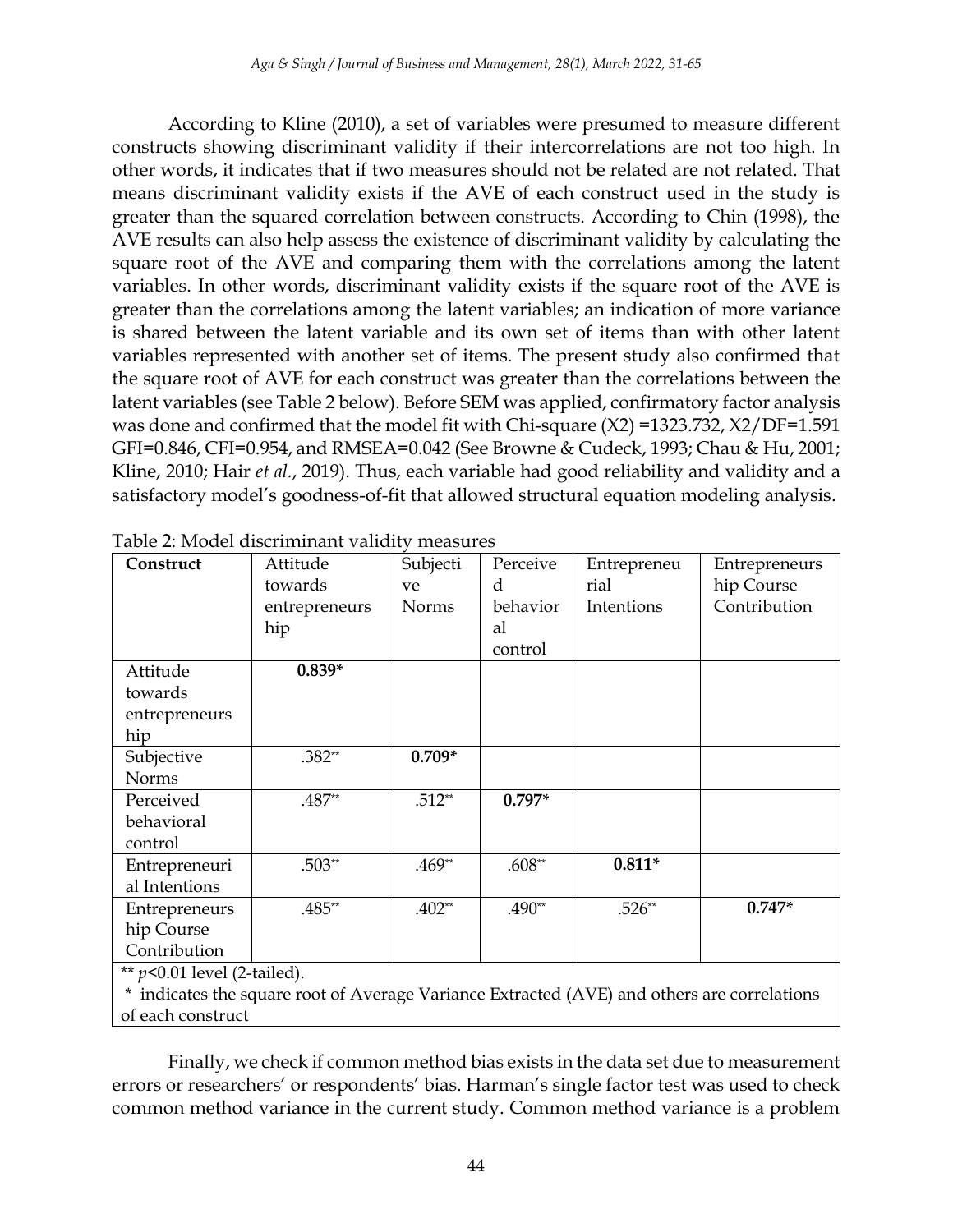if only one factor, which explains all the variance, is extracted from the factor analysis. However, it is not a major problem if multiple factors are extracted; or when all items run together, the restricted one-factor analysis generates the variance of less than 0.50 (Peterman & Kennedy, 2003). After all the assumptions of factor analysis were checked, all the items for the factors were entered into the factor analysis. The unrotated factors solutions revealed that five factors have emerged from the factor analysis. In another way, when we restricted to extracting only one factor, it produced a variance of 0.397, which is less than the threshold of 0.50. This finding indicated that common method variance was not a problem in the measures used in the current study.

#### **Data Analysis**

The quantitative data analysis technique was applied in the present study. First, the correlation coefficients were computed to investigate how the different variables were related to each other and to check multicollinearity issues. Then, descriptive statistics, such as means and standard deviations, were used to measure the mean response and the difference between the responses for each variable. Finally, hypotheses were tested using Structural Equation Modeling (SEM) path analysis based upon *p<* 0.05.

#### **Ethical Consideration**

According to Mugenda and Mugenda (2003), researchers are those people who are concerned with other peoples' quality of life and dignity. Initially, the researchers must respect the respondents' rights, needs, values, and desires (s). They must, therefore, be people of integrity who don't take research for personal gain or hurt others. There are various ethical issues that a researcher should avoid or not practice when undertaking research, such as confidentiality and privacy, anonymity, plagiarism, and fraud, among others. The involvement of human beings either directly or indirectly in almost all research gives rise to ethical issues. The confidentiality of the respondents was highly maintained. However, consent is obtained before giving the questionnaires, and they can participate if and only if they have agreed voluntarily. No disclosure of the name of the respondents in any means in the questionnaire should be there. Hence, the participants' views in the present study would not affect them. The study protocol was approved by the ethics committee of the school of management studies, Punjabi University.

## **Results and Discussions**

Based on the results, all of the hypotheses were tested. And these have been reported in consecutive tables and figures below.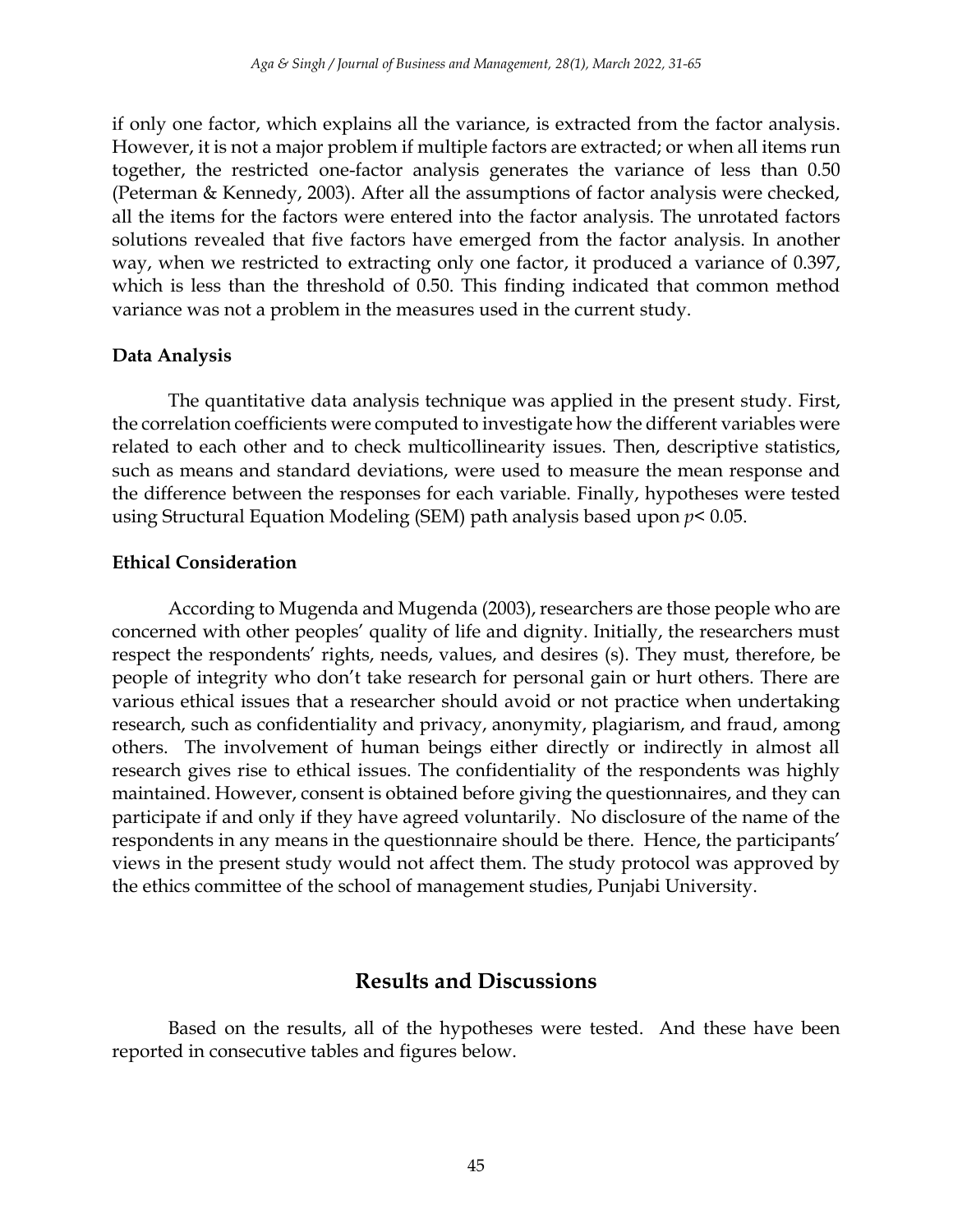| Constructs                      | Mean | Standard  | <b>ATE</b> | <b>SN</b> | PBC      | <b>EED</b> | ΕI |
|---------------------------------|------|-----------|------------|-----------|----------|------------|----|
|                                 |      | Deviation |            |           |          |            |    |
| Attitude towards                | 4.85 | 1.51      |            |           |          |            |    |
| entrepreneurship (ATE)          |      |           |            |           |          |            |    |
| Subjective norms (SN)           | 4.20 | 1.23      | $.382**$   | 1         |          |            |    |
| Perceived behavioral            | 4.87 | 1.40      | .487**     | $.512**$  |          |            |    |
| control (PBC)                   |      |           |            |           |          |            |    |
| Entrepreneurship                | 5.02 | 1.04      | .485**     | $.402**$  | .490**   |            |    |
| Education (EED)                 |      |           |            |           |          |            |    |
| Entrepreneurial                 | 5.01 | 1.41      | $.503**$   | $.469**$  | $.608**$ | $.526**$   |    |
| Intentions (EI)                 |      |           |            |           |          |            |    |
| ** $p$ < 0.01 level (2-tailed). |      |           |            |           |          |            |    |

Table 3: Descriptive analysis, means, standard deviations, and correlations

Table 3 tabulates the correlation coefficient matrix among the variables considered in the present research and their significance level (p-value). As can be seen, the strongest correlations exist between EIs and perceived behavioral control with r=.608\*\*, the second strong correlation is between EE and EIs with r=.526\*\*, and the third strong correlation is that between EIs and attitude towards entrepreneurship with  $r=0.503**$ . The weakest correlation value has been found between subjective norms and attitude towards entrepreneurship  $r=.382**$ , and EE and subjective norms  $r=.402**$ , respectively. In general, the results show that correlation exists between all variables identified in this research based on the data collected from the students at  $p<0$  level. The multicollinearity problem should be corrected when the correlation between variables is above 0.80 (Cooper & Schindler, 2009; Kennedy, 2008), but in this study, the maximum correlation value was 0.608. Hence, this shows the absence of multi-collinearity problems among the predictor variables. From this, it is possible to conclude that the constructs used in the present study have a moderate correlation. Thus, it is possible to investigate their causal relationship further.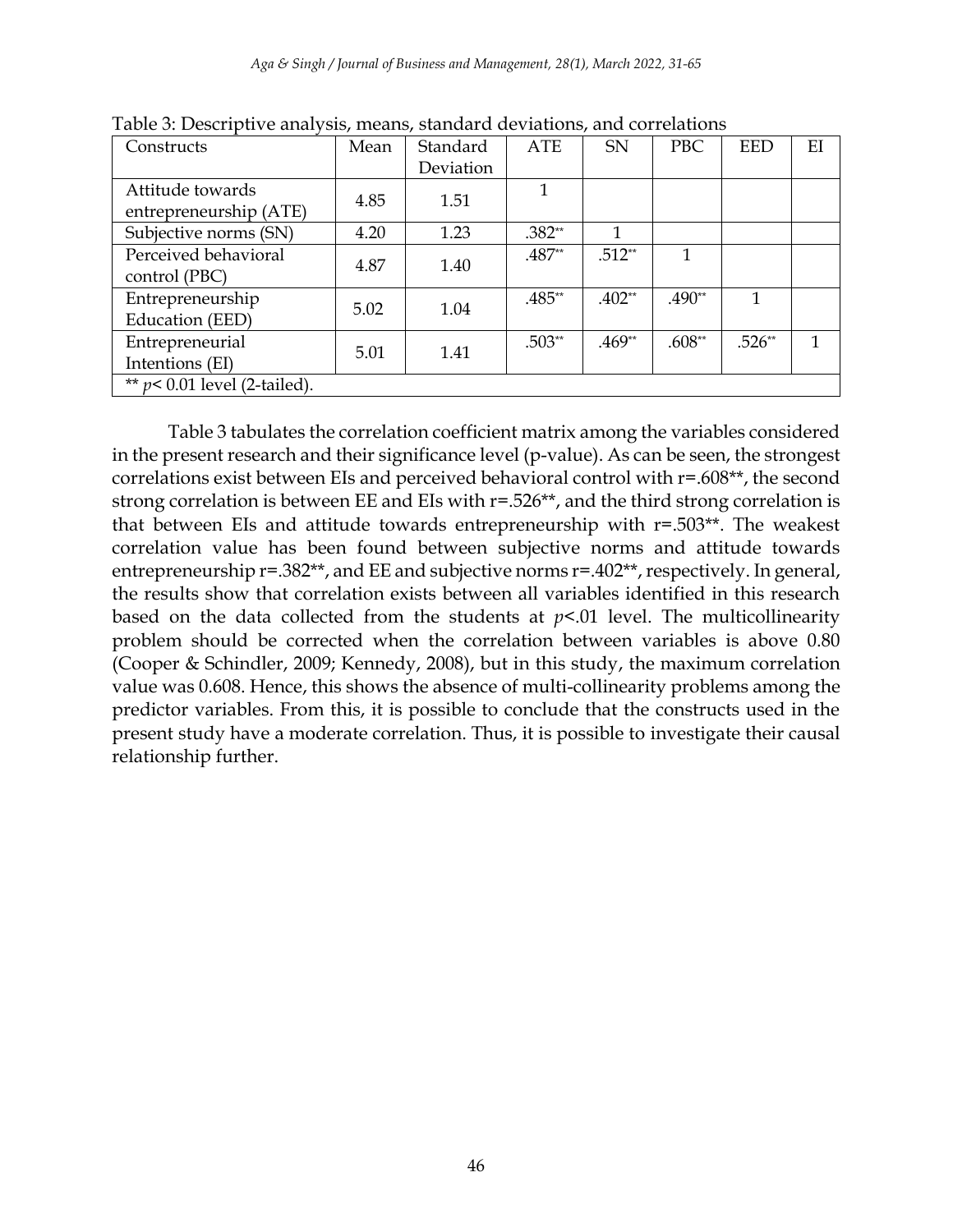

*Legend:* EED1-16=Items used to measure entrepreneurship education; AT1-7=Items used to measure attitude towards entrepreneurship; PBC1-7= Items used to measure perceived behavioral control; SN1-6=Items used to measure subjective norm; EI1-7=Items used to measure EIs.

Figure 2: Path coefficients of the model of EIs

| Path Analysis                                                                 | Estimate | $\cdot$<br>Std. | S.E   | C.R.  | $\mathcal{D}$ | Results                       |
|-------------------------------------------------------------------------------|----------|-----------------|-------|-------|---------------|-------------------------------|
|                                                                               |          | Estimate        |       |       | Value         |                               |
| Entrepreneurship Education $\rightarrow$ Subjective<br>norms                  | 0.540    | 0.472           | 0.080 | 6.750 | $***$         | Supported<br>H <sub>3</sub> a |
| Entrepreneurship Education $\rightarrow$ Attitude<br>towards entrepreneurship | 0.927    | 0.528           | 0.105 | 8.844 | $***$         | Supported<br>H <sub>2</sub> a |
| Entrepreneurship Education $\rightarrow$ Perceived<br>behavioral control      | 0.730    | 0.548           | 0.087 | 8.385 | $***$         | Supported<br>H4a              |
| Attitude toward entrepreneurship $\rightarrow$ EIs                            | 0.152    | 0.182           | 0.045 | 3.392 | $***$         | Supported<br>H <sub>5</sub> b |
| Subjective norms $\rightarrow$ EIs                                            | 0.216    | 0.169           | 0.072 | 2.997 | 0.003         | Supported<br>H <sub>6</sub> b |
| Entrepreneurship Education $\rightarrow$ EIs                                  | 0.298    | 0.203           | 0.102 | 2.916 | 0.004         | Supported<br>H <sub>1</sub> a |
| Perceived behavioral control $\rightarrow$ EIs                                | 0.425    | 0.386           | 0.067 | 6.347 | $***$         | Supported<br>H <sub>7</sub> b |

Table 4: Regression weights between constructs and significance for each path

\*\*\* *p<*0.001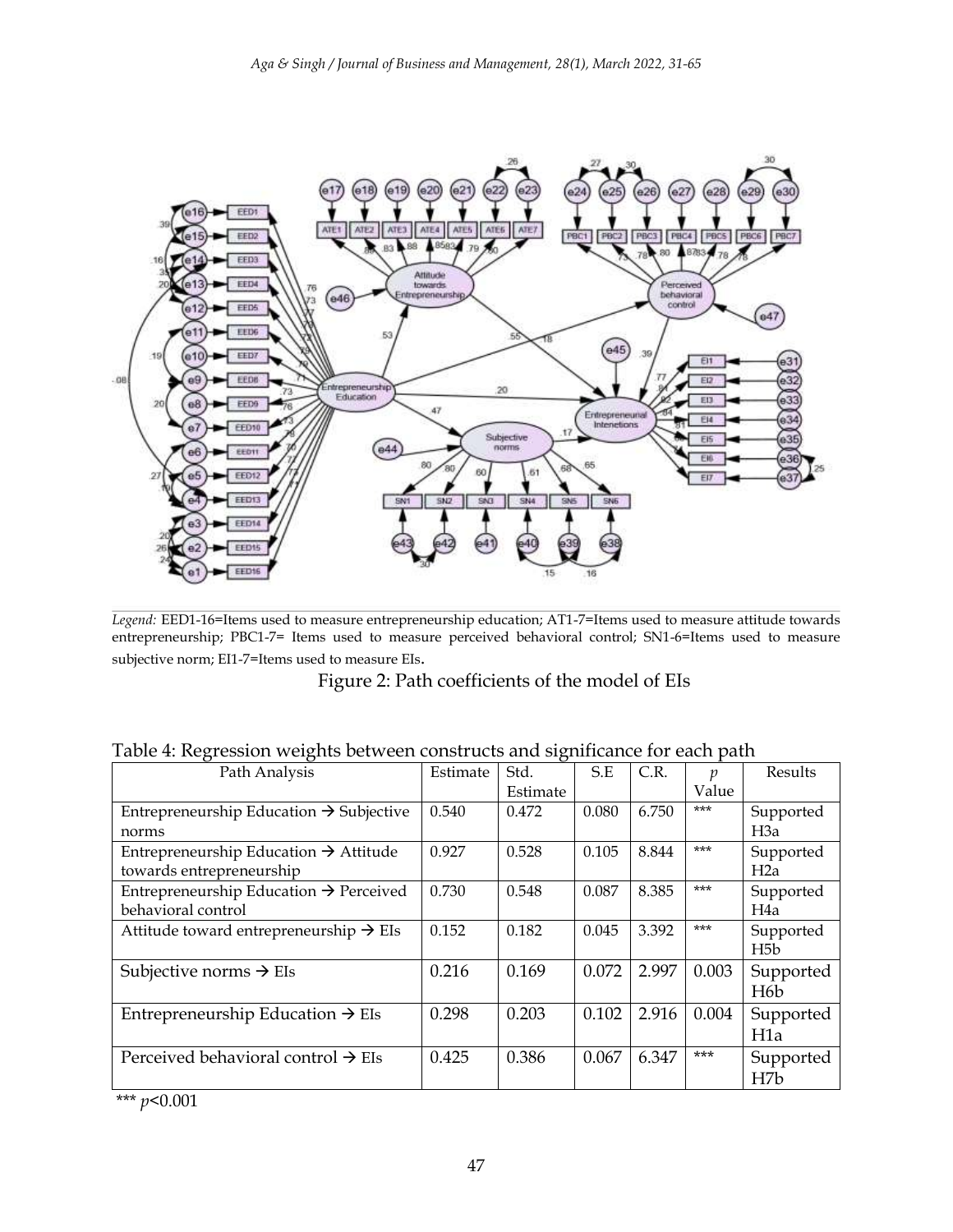As shown in Table 4, the results of the hypotheses (H1a-H7b) have been accepted with *p<*0.01. Specifically, entrepreneurship education has a positive effect on the antecedents of EIs with the standardized coefficient for subjective norms  $(\beta=0.472)$ , *p<*0.001), attitude towards entrepreneurship (*β* =0.528, *p<*0.001), perceived behavioral control (*β* = 0.548, *p*<0.001), and EIs (*β* = 0.203, *p*<0.005). Moreover, attitude towards entrepreneurship has a positive and significant effect on EIs (*β*=0.182, *p<*0.001), subjective norms have a positive and significant effect on EIs (*β* =0.169, *p<*0.005), and perceived behavioral control has a positive and significant effect on EIs (*β* =0.386, *p<*0.001). The results above confirm that all the paths were significant. The strongest path was exerted between perceived behavioral control and EIs, which means a higher variance of dependent variable came from perceived behavioral control. The weakest path was observed between subjective norms and EIs (path coefficient = 0.17, *p<*0.005). As depicted in Figure 2, the effect of EE significantly and positively accounted for variances in attitude towards entrepreneurship, subjective norms, perceived behavioral control, and EIs with *R*<sup>2</sup> of 0.28, 0.22, 0.30, and 0.50, respectively. In addition, all the associations revealed statistically significant relationships. Chin (1998) recommended that the associations between variables with path coefficients greater than 0.2 be considered strong. Hence, the strongest relationships were observed between EI and perceived behavioral control, attitude towards entrepreneurship, and subjective norms. Besides, perceived behavioral control and EIs and effects of EE and EIs have a strong relationship.

As a result, all the hypotheses in the conceptual model of the present research were accepted. Furthermore, the results confirmed that attitude towards entrepreneurship, subjective norms, and perceived behavioral control were partially mediated the relationship between EE and EIs since all the standardized path coefficients were significant at *p<* 0.01.

The present study was compatible with Von Graevenitz, Harhoff, and Weber (2010); Jain & Chaudhary (2017) found that an entrepreneurship course has a significant positive impact on entrepreneurial intention and its antecedents. Ojogbo, Idemobi, and Ngige (2016) also noted a positive relationship between EE and EIs of students. Sanchez (2011) has found that entrepreneurial competencies (self-efficacy, pro-activeness, and risk-taking) and intentions towards entrepreneurial activity increase among students who took an entrepreneurship course. According to Dogan (2015), there was also a positive relationship between EE and EIs. Nguyen (2017), based on the study conducted in Vietnam, stated that attitude towards entrepreneurship and perceived behavioral control are positively related to EIs. Pandit *et al.* (2018) have found that EE can positively influence graduates' future career intentions and make them better entrepreneurs. The study conducted in Uganda has also confirmed that exposure to EE can enhance selfefficacy and EIs (Oyugi, 2015). As a result of the influence of EE, higher education institutions are increasing investment in entrepreneurship promotion (Gwynne, 2008). However, contrary to the present findings, Dohse and Walter (2012) found that EE was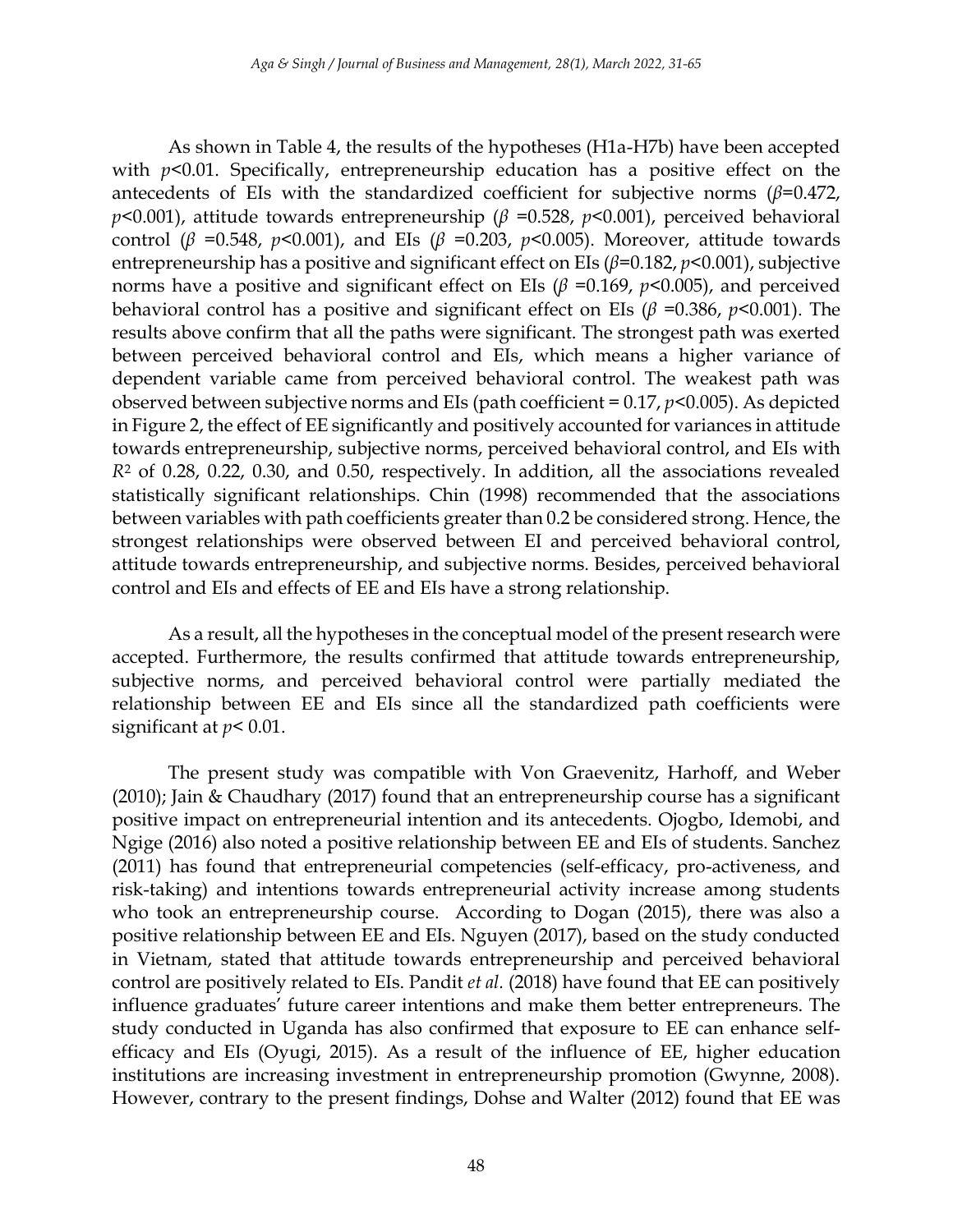positively related to ATE and SN or PBC. Also, Gurel, Altinay, and Daniele (2010), and Mahendra, Djatmika, and Hermawan (2017) have found that EE did not play a significant role in promoting entrepreneurial traits and intentions among university students. Karimi *et al.* (2016) have reported that EE did not show a significant effect on EIs. Hsiao *et al.* (2012) revealed no correlation between EE offered in higher education and students' EIs. Although some empirical evidence contradicts the present study, most of them support the positive influence of EE on EI and its antecedents. Therefore, universities in low-income countries like Ethiopia could prioritize EE to make graduates job creators instead of job seekers.

To test the indirect effect of the independent variable (EE) on the dependent variable (EIs) through the mediators (attitude towards entrepreneurship, subjective norms, and perceived behavioral control), the bootstrap test was performed at a 95% confidence interval with 2000 bootstrap samples.

| boototrapping resume                 |          |              |           |                                 |       |             |            |       |       |
|--------------------------------------|----------|--------------|-----------|---------------------------------|-------|-------------|------------|-------|-------|
| Path                                 | Estimate | Product      | of        | Bootstrapping 2000 times 95% CI |       |             |            |       |       |
|                                      |          | coefficients |           |                                 |       |             |            |       |       |
|                                      |          | SE           | <b>CR</b> | Biased corrected                |       |             | Percentile |       |       |
|                                      |          |              |           | percentile                      |       |             |            |       |       |
|                                      |          |              |           | Lower                           | Upper | $\mathbf P$ | Lower      | Upper | P     |
| $EED \rightarrow EI$                 | 0.204    | 0.065        | 3.14      | 0.076                           | 0.342 | 0.013       | 0.081      | 0.352 | 0.010 |
| Standardized                         |          |              |           |                                 |       |             |            |       |       |
| indirect effect                      |          |              |           |                                 |       |             |            |       |       |
| $EED \rightarrow ATE \rightarrow EI$ | 0.141    | 0.051        | 2.76      | 0.047                           | 0.249 | 0.007       | 0.045      | 0.240 | 0.010 |
| $EED \rightarrow SN \rightarrow EI$  | 0.113    | 0.049        | 2.31      | 0.036                           | 0.251 | 0.011       | 0.007      | 0.231 | 0.025 |
| $EED \rightarrow PBC \rightarrow EI$ | 0.312    | 0.071        | 4.39      | 0.207                           | 0.474 | 0.005       | 0.194      | 0.456 | 0.010 |
| standardized<br>Total                | 0.386    | 0.050        | 7.72      | 0.294                           | 0.484 | 0.006       | 0.273      | 0.476 | 0.010 |
| indirect effect                      |          |              |           |                                 |       |             |            |       |       |
| standardized<br>Total                | 0.590    | 0.048        | 12.29     | 0.482                           | 0.671 | 0.026       | 0.485      | 0.680 | 0.010 |
| effect                               |          |              |           |                                 |       |             |            |       |       |

Table 5: Summary of the standardized direct, indirect, and total effects of the  $b$ ootstrapping results

Note: EED-Entrepreneurship education, EI-Entrepreneurial intention, ATE-Attitude toward entrepreneurship, SN-Subjective norms, PBC-Perceived behavioral control

Table 5 exhibits the bootstrap results of the direct effect, specific indirect effects of mediator, total indirect effect, and total effect (i.e., the sum of direct and total indirect effect) on the relationship between EE and EIs with each significance level at 95% confidence interval.

The mediating effect of attitude towards entrepreneurship (coefficient of indirect effect=0.141, *p<*0.05). This result enables us to support the hypothesis that attitude towards entrepreneurship has a mediating effect on the relationship between EE and EIs of students. The second indirect effect was that of perceived behavioral control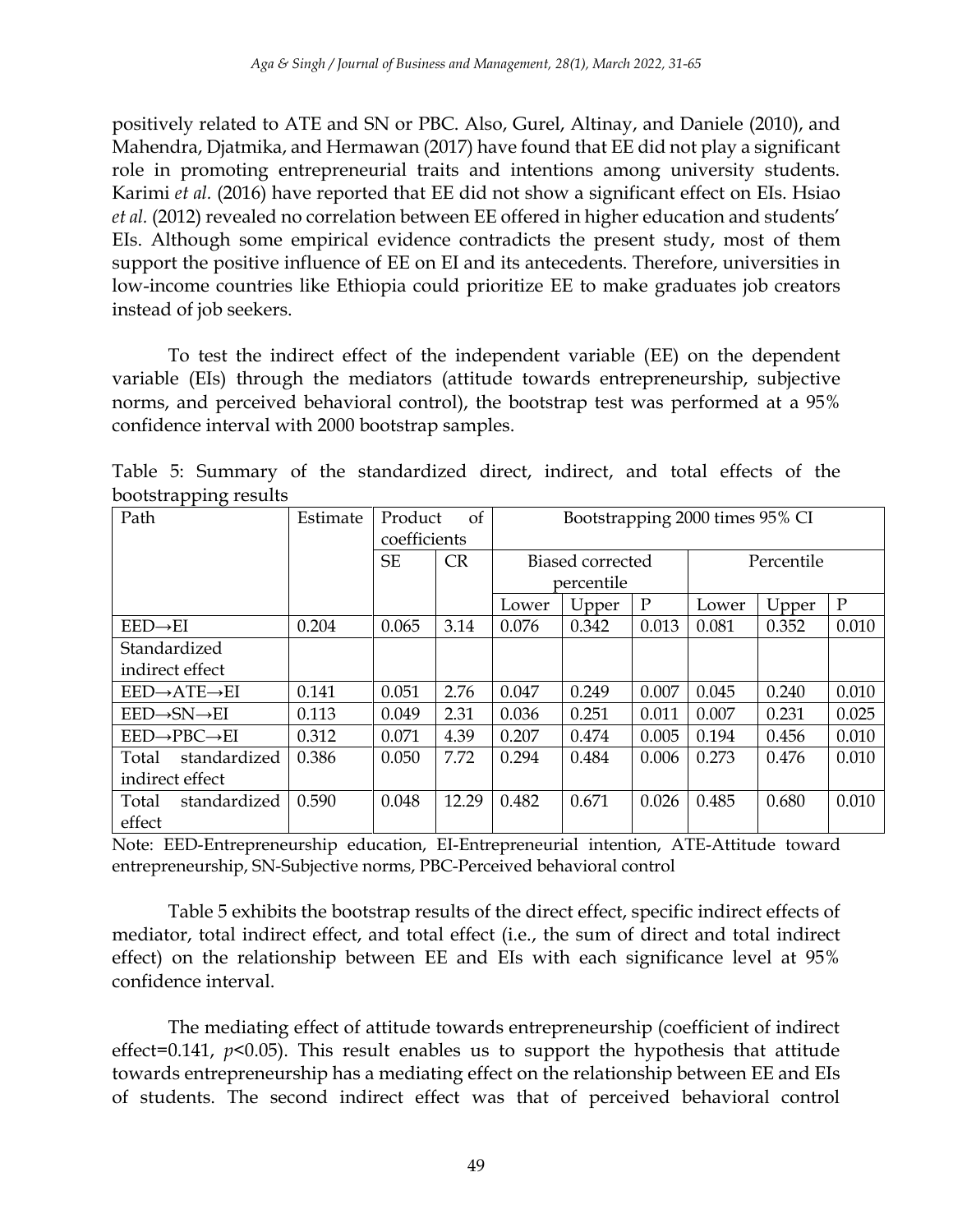(coefficient of indirect effect=0.312, *p<*0.05), which is also evidence to accept the hypothesis that perceived behavioral control has a mediating effect on the relationship between EE and EIs of students. The third indirect effect was the social norms (coefficient indirect effect=0.113, *p<*0.05), which supports the hypothesis that subjective norms have a mediating effect on the relationship between EE and EIs of students. Further, investigation of the lower and upper-level confidence intervals of the three mediated paths revealed that the entire path intervals had excluded zero; hence they were statistically significant. From this, we can conclude that the three hypothesized mediators, namely attitude towards entrepreneurship, subjective norms, and perceived behavioral control, had a statistically significant mediation effect on the relationship between EE and EIs of students with a *p*-value of less than 0.05. In a nutshell, EE affects EIs of students both before and after the mediators are included in the model. This is an indicator of partial mediation for all mediators since all paths were significant even after mediating variable entered into the model.

The study conducted in Malaysia on public university students proved perceived behavioral control and subjective norms as significant mediators on the relationships between individual entrepreneurial orientation and EIs (Awang *et al.*, 2016). Although this finding was compatible with the present study, the exogenous variable used is not the same. Oyugi (2015) has conducted research in Uganda on the mediating effect of selfefficacy (perceived behavioral control) on the relationship between EE and EIs of university students and found that self-efficacy partially mediated the relationship between EE and EIs. Pfeifer *et al.* (2016) have also supported the mediating role of selfefficacy on the relationship between education and EIs based on the study conducted in Croatia.

The present study applies the TPB and contributes to EE in universities. For future research on EE, attitude towards entrepreneurship, subjective norms, and perceived behavioral control can serve as predictor variables that influence EIs and as mediating variables in the causal relationship of any other exogenous variables (for example, EE in this study) with EIs. For stakeholders, to accelerate the willingness of graduates to consider entrepreneurship as a career option, universities should work by initiating different projects and programs that could change the students' mindset while on campus. The traditional EE, only as a single one-semester course for students studying in selected programs, should be changed to programs at the undergraduate level and/or graduate level and compulsory course for every field of study because the findings have confirmed that EE plays a role in enhancing EIs and its antecedents. Furthermore, the methodology for teaching entrepreneurship should be changed from a conventional theory-based lecture method to a practical student-centered approach, such as business idea generation, business creation exercises, and feasible business plan development. Finally, the policy makers, the Ethiopian ministry of sciences and higher education (MoSHE), respective universities, and educators are expected to develop institutional systems and strategies through which EE is nurtured for students and societies since it is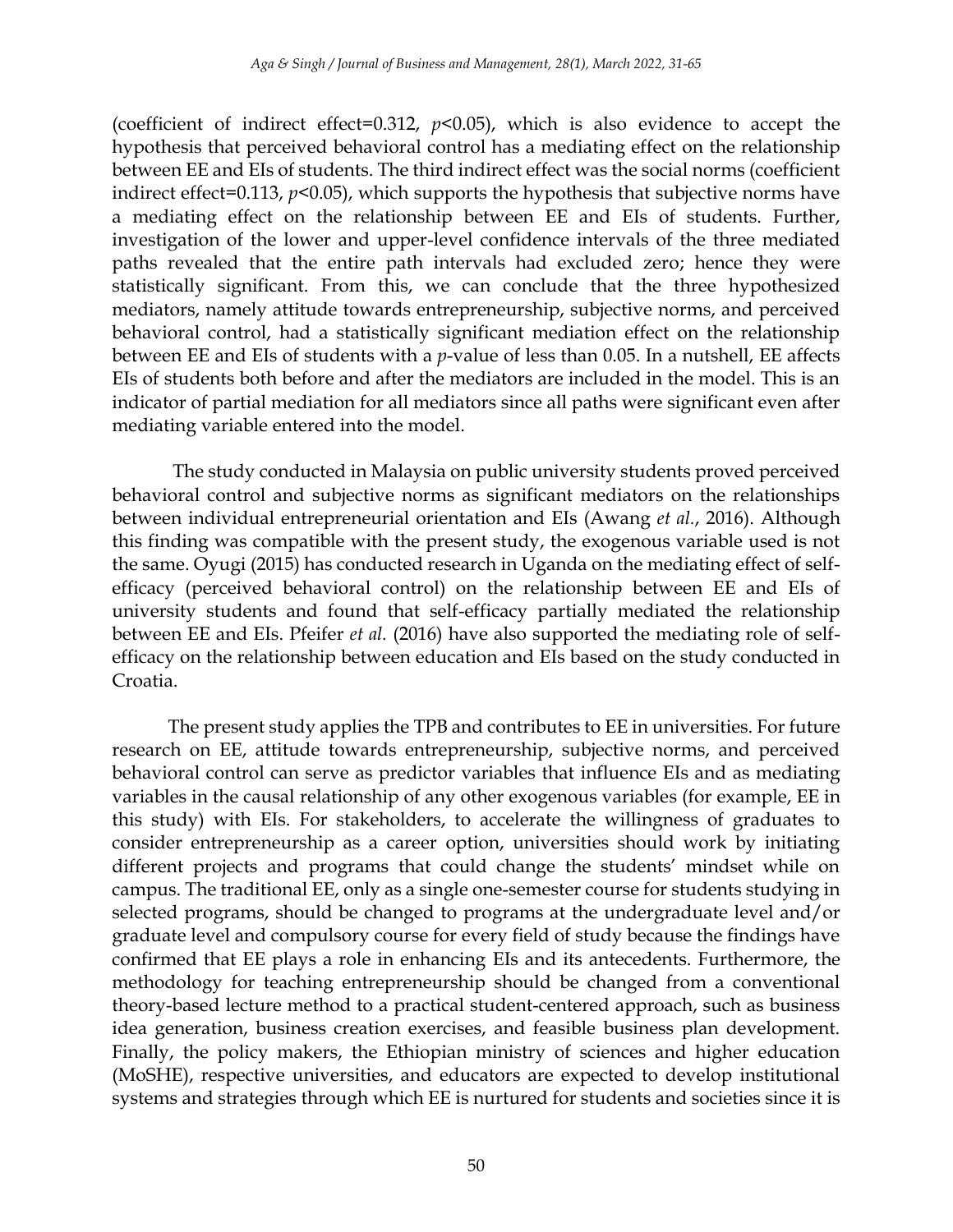a key priority to alleviate unemployment and ensure sustainable socio-economic development.

# **Conclusions, Limitations, and Future Research**

#### **Conclusions**

This study investigates the role that the current EE in Ethiopian Universities plays in enhancing EIs and their antecedents. Besides, the unique feature of the current study was to test the mediating role of attitude towards entrepreneurship, subjective norms, and perceived behavioral control in the predictive relationship between EE and EIs.

It can be concluded that EE is essential to foster and nurture entrepreneurship thinking and spirit. Hence, it has a remarkable connection with policymakers and educators. Furthermore, it is a means to alleviate the unemployment of graduates from higher education institutions and build an entrepreneurial-minded youth of graduates. However, in Ethiopia, EE is in its infancy, and further work is deemed necessary to bring change in the entrepreneurial ecosystem of universities in particular and that of the country in general.

In addition, the findings of the study have revealed that (1) EE positively and significantly influence EIs and their antecedents, (2) all antecedents (perceived behavioral control, attitude towards entrepreneurship, and subjective norms) positively and significantly influence EIs, and (3) attitude towards entrepreneurship, subjective norms, and perceived behavioral control partially mediated the relationship between EE and EIs. Furthermore, the mediating effect was tested using the bootstrapping method, which found consistent results. Hence, the study's findings validate the effect of EE on EIs and their antecedents. As a result, higher education institutions are motivated to promote entrepreneurship and encourage graduate students with an entrepreneurial mindset to become nascent entrepreneurs after graduation. Finally, we believe that the present study findings provide new insights into the understanding of TPB and EE and EIs of students in higher education institutions.

## **Limitations and Future Research**

The present study has several limitations that could indicate avenues for future research. Firstly, the present study is based on primary cross-sectional data collected from a limited sample of undergraduate students of only four universities based in Ethiopia. Hence, in the future, longitudinal research should be conducted to investigate the longterm effect of mediators on EE-EIs relationships from more universities and students with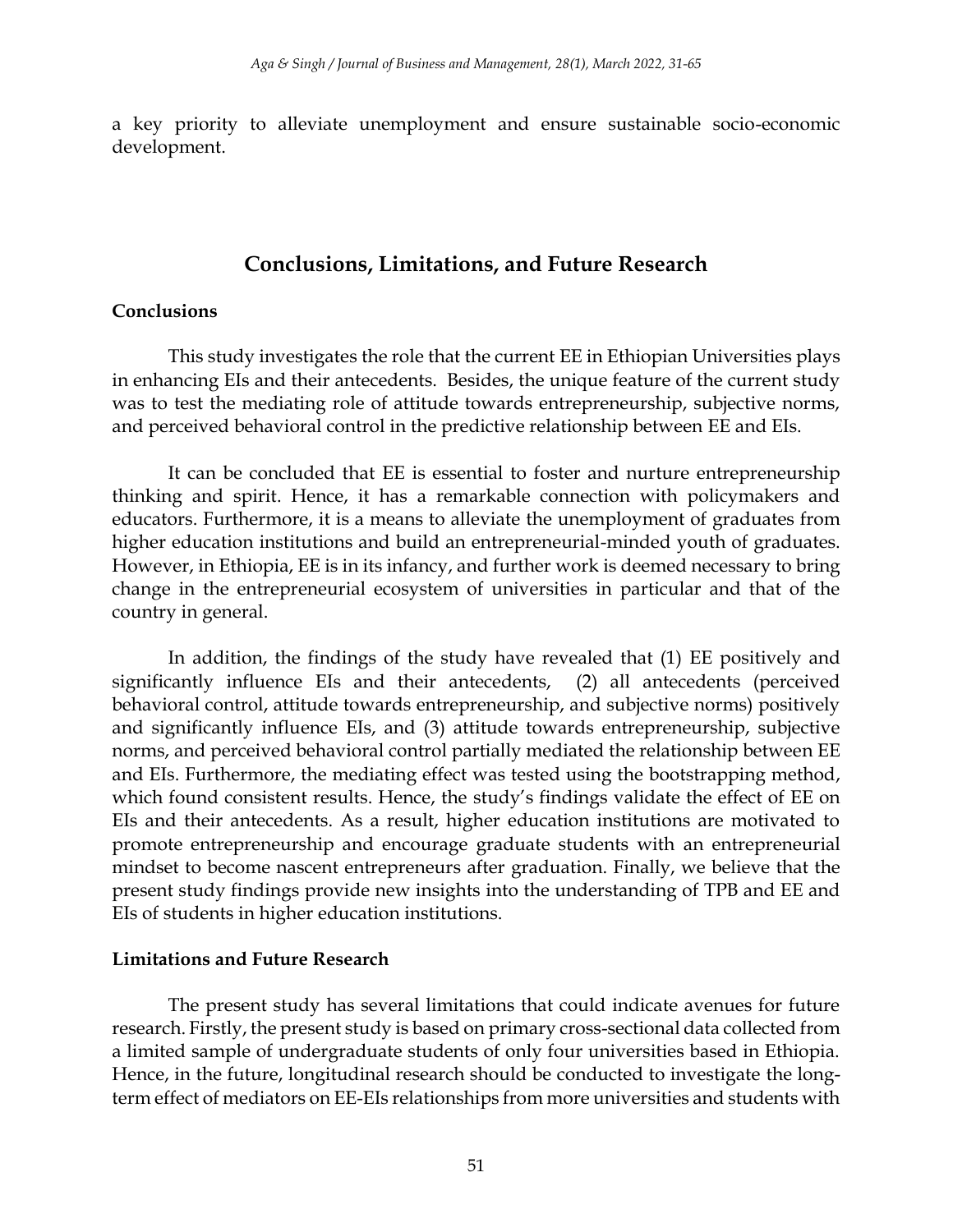diversified educational backgrounds to confirm the proposed model's robustness. In addition, the longitudinal research also helps examine changes in EIs and its antecedents over time and assess students' possibility of engagement in actual entrepreneurial activities after graduation.

Secondly, EE is the only factor in the present study as an exogenous variable that influences EIs and their antecedents. But different personal, psychological, and environmental factors can be considered for the future endeavor either as exogenous variables and/or mediators. Thirdly, in the present study, all measures taken indicate undergraduate students' perceptions, possibly leading to bias. But, in the future, other stakeholders such as university management, educators, and the government should be included. Fourthly, this research cannot compare the public with private university students in EIs and their antecedents. In the future, informative conclusions can also be drawn by conducting a comparative study of students from public and private universities on the current phenomenon.

Finally, in the future, such research may be experimental research, such as before and after availing entrepreneurship course, what happened to the level of EIs, antecedents, and the mediating role should be conducted. Thus, such research helps to provide conclusive rational evidence that enables universities to invest more in EE and entrepreneurship promotion for their students.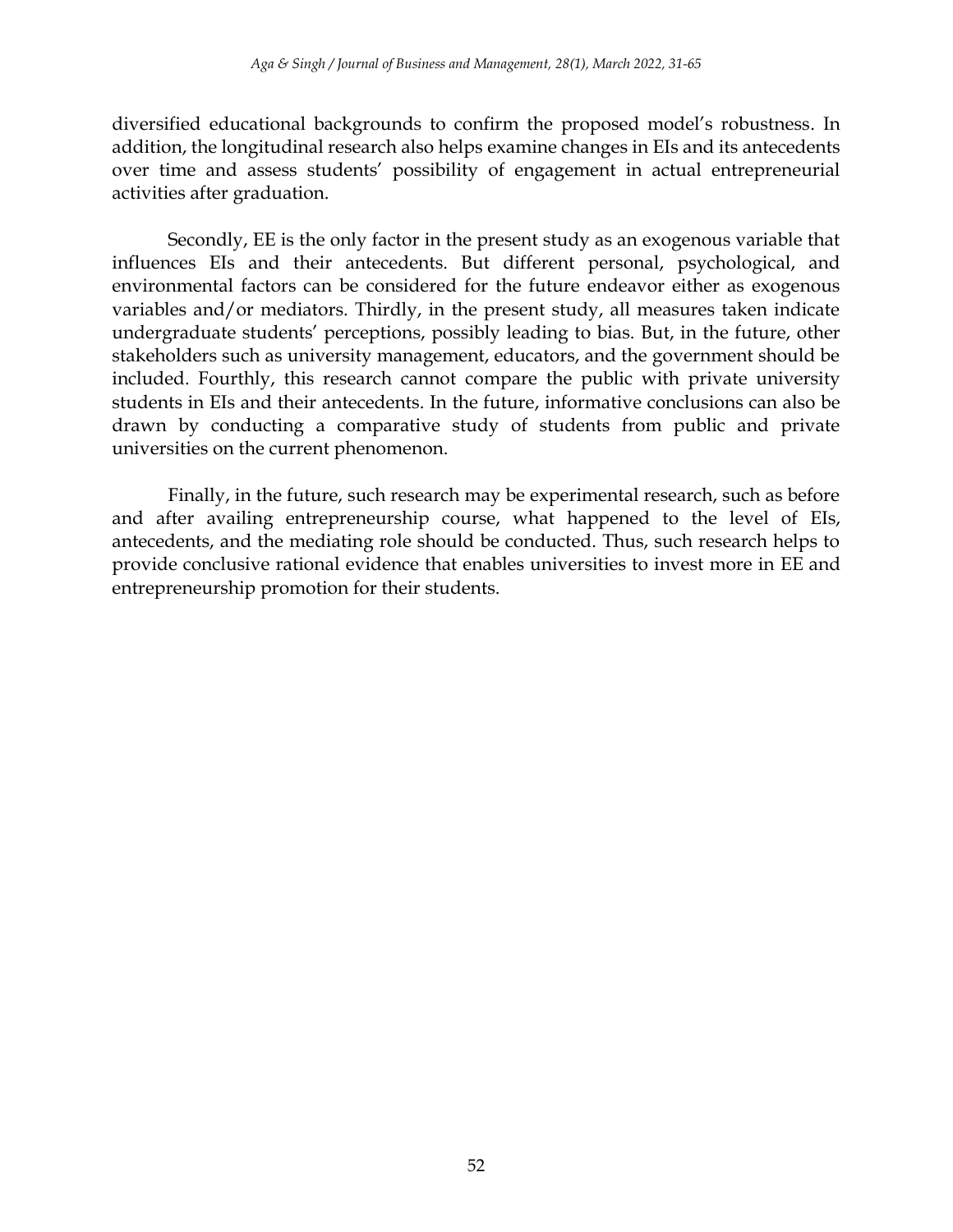# **References**

- African Centre for Economic Transformation (2016). African transformation report transforming agriculture to power Africa's economic transformation - Concept note. https://www.[jica.go.jp/jica-ri/ja/research/partner/jrft3q0000000jqq](https://www.jica.go.jp/jica-ri/ja/research/partner/jrft3q0000000jqq-att/African_Transformation_Report_2016.pdf)[att/African\\_Transformation\\_Report\\_2016.pdf](https://www.jica.go.jp/jica-ri/ja/research/partner/jrft3q0000000jqq-att/African_Transformation_Report_2016.pdf)
- Ajzen, I. (1991). The theory of planned behavior. *Organizational Behavior and Human Decision Processes*, 50(2), 179–211.
- Ajzen, I., & Fishbein, M. (2005). The Influence of Attitudes on Behavior. In D. Albarracín, B. T. Johnson, & M. P. Zanna (Eds.), *The Handbook of Attitudes* (pp. 173–221). Lawrence Erlbaum Associates Publishers.
- Alufohai, E., A. (2014). Higher education and entrepreneurship for sustainable development in Nigeria. *Journal of Educational Review,* 7 (2).
- Amanamah, R. B, Acheampong, A. U., Owusu, E. K. (2018). An exploratory study of entrepreneurial intention among university students in Ghana. *International Journal of Scientific & Technology Research,* 7(1), 140-148.
- Amha, W., Woldehanna, T., Tamrat, E., & Gebremedhin, A. (2015). The characteristics and determinants of entrepreneurship in Ethiopia. *Ethiopian Journal of Economics*, *24*(1), 131-165.
- Asmare, Y. & Mulatie, M. (2014). A tale of youth graduates unemployment. *Global Journal of Human-Social Science: Arts and Humanities-Psychology*, 14 (4), 46-51.
- Awang, A., Amran, S., Nor, M. N. M., Ibrahim, I. I., & Razali, M. F. M. (2016). Individual entrepreneurial orientation impact on entrepreneurial intention: Intervening effect of PBC and subjective norm. *Journal of Entrepreneurship, Business and Economics*, *4*(2), 94-129.
- Ayalew, M. M., & Zeleke, S. A. (2018). Modeling the impact of entrepreneurial attitude on self-employment intention among engineering students in Ethiopia. *Journal of Innovation and Entrepreneurship*, 7(8), 1-27. [https://doi.org/10.1186/s13731-018-](https://doi.org/10.1186/s13731-018-0088-1) [0088-1](https://doi.org/10.1186/s13731-018-0088-1)
- Bagozzi, R.P., & Yi, Y. (1989). On the use of structural equation models in experimental designs. *Journal of Marketing Research,* 26 (3), 271-284.
- Bajpai, N. (2011). *Business Research Methods*. Pearson Education, India. 792 pages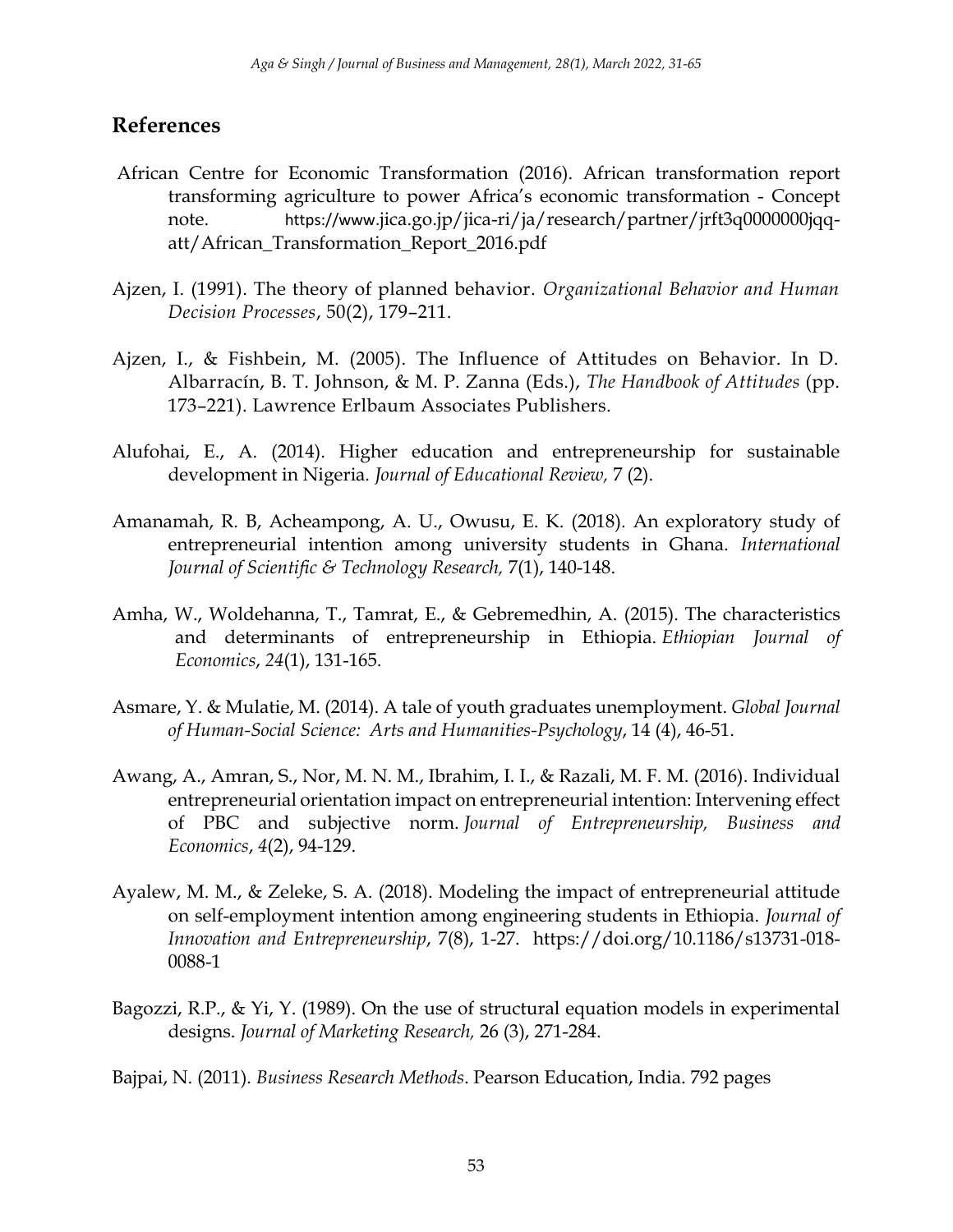- Bandura, A. (1997). *Self-Efficacy: The Exercise of Control*. New York: W. H. Freeman and Company.
- Beek, B.H., & Rimmington, M. (2011). Entrepreneurship as a career option for African youths*. Journal of Development Entrepreneurship,* 16(1), 145-164.
- Bereket, G. (2017). The problem of youth unemployment in Ethiopia. [https://www.ethiopiaprosperous.com/2017/12/problem-youth](https://www.ethiopiaprosperous.com/2017/12/problem-youth-unemployment-ethiopia/)[unemployment-ethiopia/](https://www.ethiopiaprosperous.com/2017/12/problem-youth-unemployment-ethiopia/)
- Bird, B. (1988). Implementing entrepreneurial ideas: The case for intention. *The Academy of Management Review,* 13 (3), 442-53.
- Browne, M. W., & Cudeck, R. (1993). Alternative ways of assessing model fit. In K. A. Bollen & J. S. Long (Eds.), *Testing Structural Equation Models* (pp. 136–192). Newsbury Park: Sage.
- Buang, N. A. (2011). Entrepreneurship career paths of graduate entrepreneurs in Malaysia. *Research Journal of Applied Business,* 6(4), 282-289. DOI: 10.3923/rjasci.2011.282.289
- Buli, B. M., & Yesuf, W. M. (2015). Determinants of entrepreneurial intentions: Technicalvocational education and training students in Ethiopia. *Education + Training*, 57 (8/9), 891-907.
- Bux, S. (2016). The effect of entrepreneurship education programmes on the mind-set of South African youth. A dissertation for Partial Fulfillment of the Requirements of Ph.D. in Entrepreneurship, Pretoria University, South Africa.
- Chau, P. Y., & Hu, P. J. H. (2001). Information technology acceptance by individual professionals: A model comparison approach. *Decision Sciences*, *32*(4), 699-719.
- Chin, W. W. (1998). The partial least squares approach to structural equation modeling. In Marcoulides, G.A. (Ed.), *Modern Methods for Business Research* (pp. 295-336). Mahwah, NJ: Lawrence Erlbaum Associates.

Cooper & Schindler (2009). *Business Research Methods*, 9th ed., McGraw-Hill: Irwin.

Crandall, C. S., Eshleman, A., & O'brien, L. (2002). Social norms and the expression and suppression of prejudice: The struggle for internalization. *Journal of Personality and Social Psychology,* 82(3), 359–378.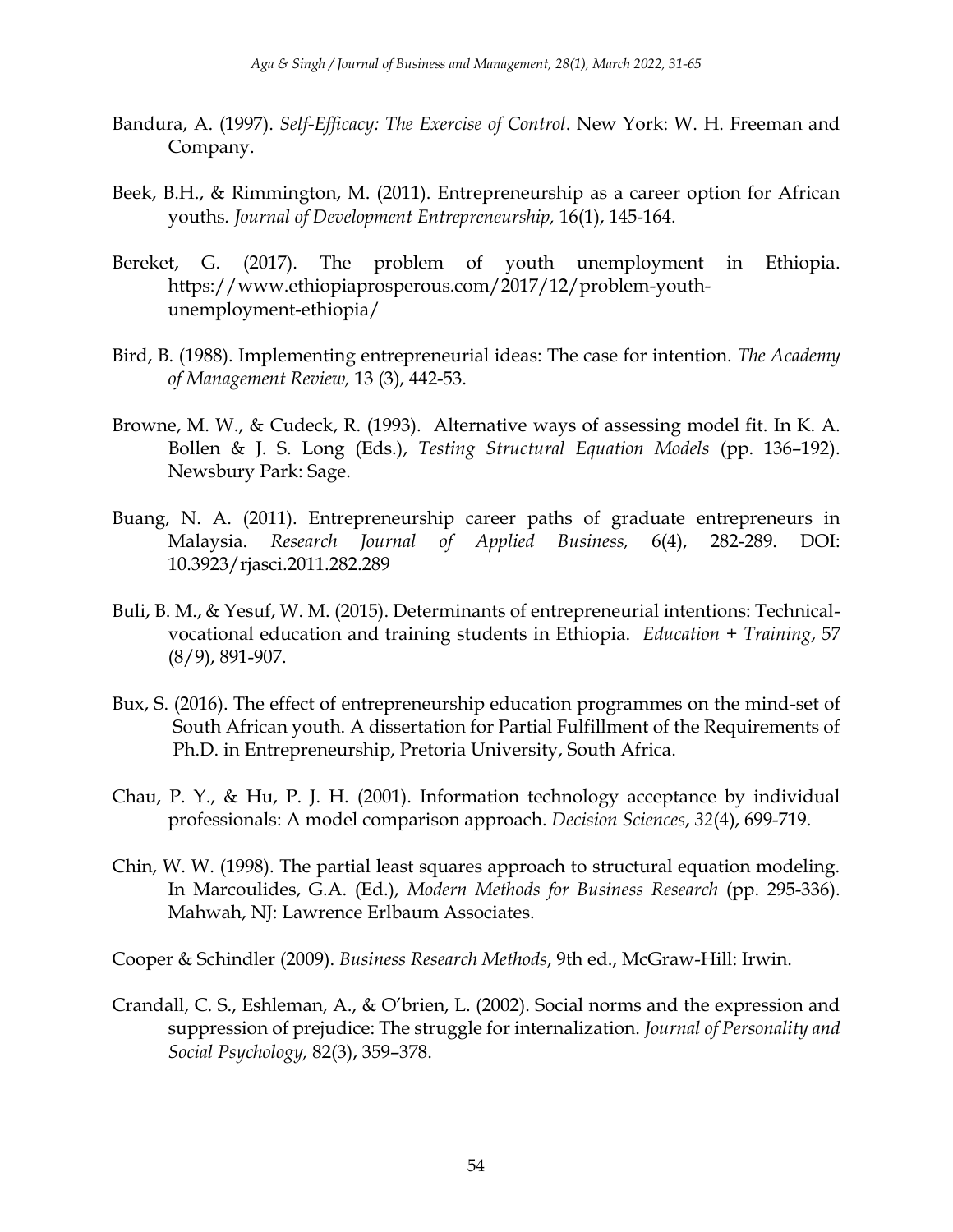- Crowther, D. & Lancaster, G. (2008). *Research Methods: A Concise Introduction to Research in Management and Business Consultancy*, 2nd ed., Oxford, UK: Elsevier Butterworth-Heinemann. 271 pages.
- Dale, B. B. (2014). Unemployment experience of youth in Addis Ababa. A research paper in partial fulfillment of the requirements for obtaining the degree of Arts in Development Studies, Hague, The Netherlands.
- Davidsson, P. (2004). *Researching Entrepreneurship* (Vol. 5). Springer, New York.
- Deakins, D., Glancey, K., Menter, I., & Wyper, J. (2005). Enterprise education: The role of head teachers. *International Entrepreneurship and Management Journal,* 1, 241-263.
- Dogan Ebru (2015). The effect of entrepreneurship education on entrepreneurial intentions of university students in Turkey. *Ekonometri ve İstatistik Sayı*, (23), 79- 93. Retrieved from [https://dergipark.org.tr/en/pub/iuekois/issue/27283/](https://dergipark.org.tr/en/pub/iuekois/issue/27283/%20287198)  [287198](https://dergipark.org.tr/en/pub/iuekois/issue/27283/%20287198)
- Dohse, D., & Walter, S. G. (2012). Knowledge context and entrepreneurial intentions among students. *Small Business Economics*, *39*(4), 877-895.
- Douglas, E.J. & Shepherd, D.A. (2002). Self-employment as a career choice: Attitudes, entrepreneurial intentions, and utility maximization. *Entrepreneurship theory and practice*, 26(3), 81-90.
- Ekpoh, U I., and Edet A.O. (2011). Entrepreneurship education and career intentions of tertiary education students in Akwa Ibom and Cross River States, Nigeria. *International Education Studies*, 4(1), 172–178.
- Engle, R.L., Dimitriadi, N., Gavidia, J.V., Schlaegel, C., Delanoe, S., Alvarado, I., He, X., Buame, S. & Wolff, B. (2010). Entrepreneurial intent: A twelve‐country evaluation of Ajzen's model of planned behavior. *International Journal of Entrepreneurial Behavior and Research,* 16(1), 36–57.
- Farhangmehr, M., Gonçalves, P., & Sarmento, M. (2016). Predicting entrepreneurial motivation among university students: The role of entrepreneurship education. *Education + Training*, 58(7/8), 861-881. [https://doi.org/10.1108/ET-01-2016-0019.](https://doi.org/10.1108/ET-01-2016-0019)
- Fatoki, O.O. (2010). Graduate entrepreneurial intention in South Africa: Motivations and obstacles. *International Journal of Business Management*, 5(9), 87-98.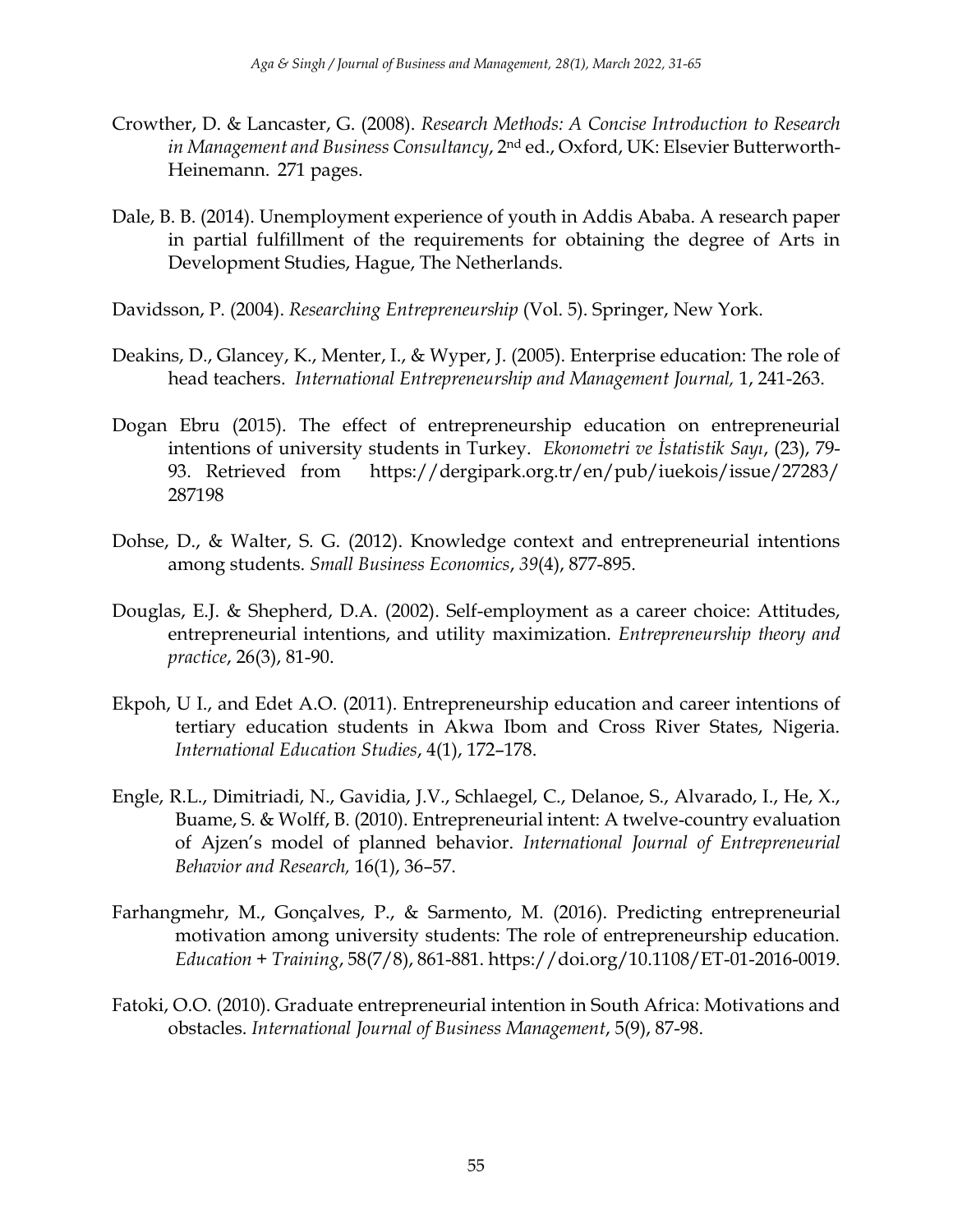- Fayolle, A., Gailly, B., & Lassas-Clerc, N. (2006). Assessing the impact of entrepreneurship education programs: A new methodology. *Journal of European Industrial Training*, 30(9), 701-720.
- Fornell, C., & Larcker, D. F. (1981). Evaluating structural equation models with unobservable variables and measurement error. *Journal of Marketing Research*, 18(1), 39–50.
- Fretschner, M., & Weber, S. (2013). Measuring and understanding the effects of entrepreneurial awareness education. *Journal of Small Business Management*, *51*(3), 410-428.
- Galloway, L., and Brown, W. (2002). Entrepreneurship education at university: A driver in the creation of high growth firms? *Education + Training.* 44(8/9), 398–405.
- George, D., & Mallery, P. (2003). SPSS for windows step by step: A simple guide and reference. 4th ed., Boston: Allyn & Bacon.
- George, M., Robert N., John T., and Klaus H. (2008). Know about business, entrepreneurship education in schools and technical vocational training institutions and higher education. International Training Centre of the ILO, Viale Maestri del Lavoro 1010127 Turin, Italy.
- Gorman, G., Hanlon, D., & King, W. (1997). Some research perspectives on entrepreneurship education and education for small business management: A tenyear literature review. *International Small Business Journal,* 15(3), 56–77.
- Guba, E. G., & Lincoln, Y. S. (1994). Competing paradigms in qualitative research. In N. K. Denzin & Y. S. Lincoln (Eds.), *Handbook of Qualitative Research* (pp. 105–117). Sage Publications, Inc.
- Gurel, E., Altinay, L., & Daniele, R. (2010). Tourism students' entrepreneurial intentions. *Annals of Tourism Research*, 37(3), 646–669.
- Gwynne, P. (2008). More schools teaching entrepreneurship. *Research Technology Management*, 51(2), 6–8.
- Hailay G. (2007). *Entrepreneurship and Small Business Management*. Ethio central printing press, Mekelle, Ethiopia.
- Hair, J. F. Jr., & Lukas, B. (2014). *Marketing Research*, 2nd ed.; McGraw-Hill Education: NorthRyde, NSW, Australia.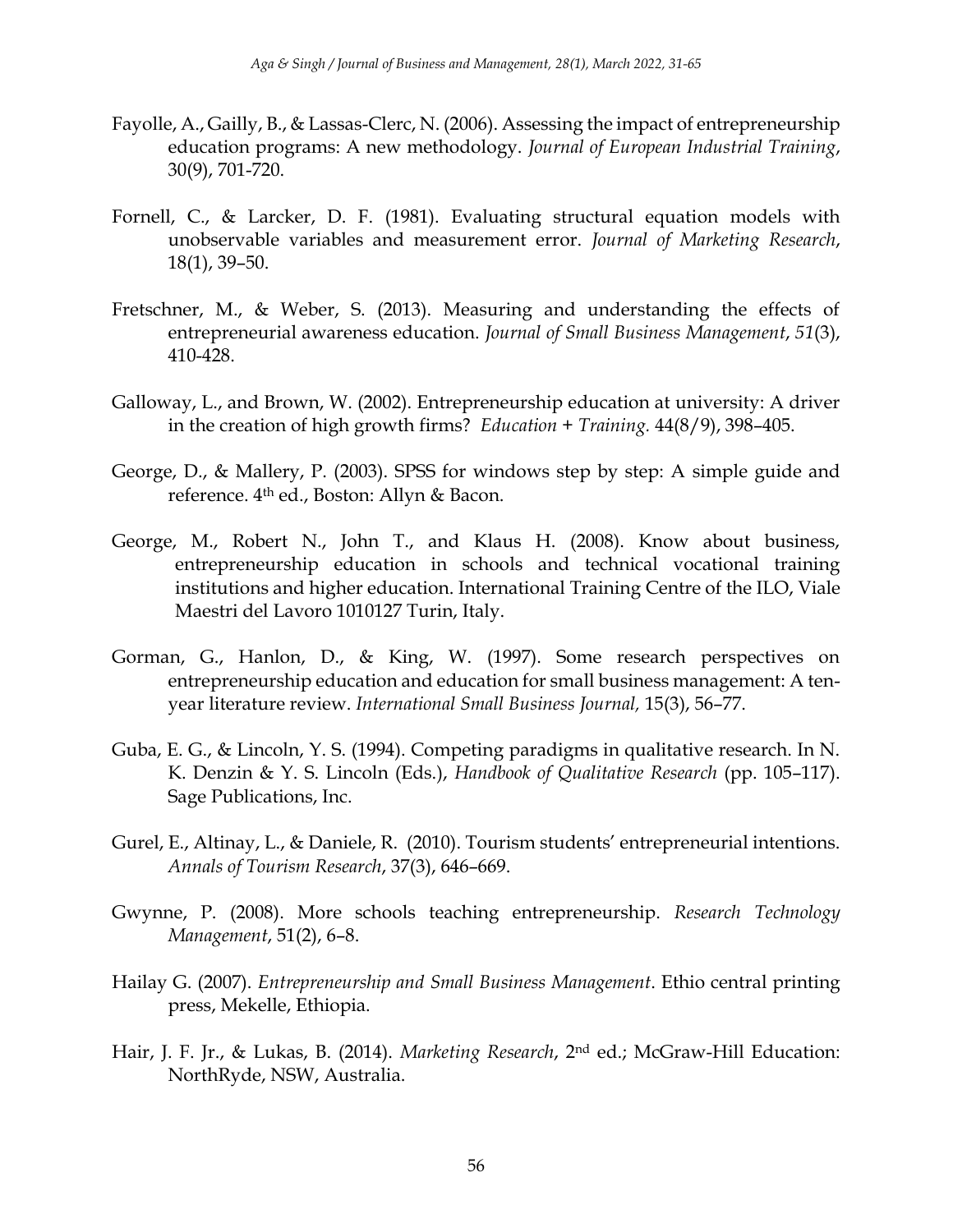- Hair, J., Black, B., Babin, B., & Anderson, R. (2019). *Multivariate Data Analysis*, 8th ed., Cengage Learning, Indian Private Limited.
- Hattab, H. W. (2014). The impact of entrepreneurship education on entrepreneurial intentions of university students in Egypt. *The Journal of Entrepreneurship,* 23(1), 1- 18.
- Hsiao, H. C., Chen, S. C., Chang, J. C., Chou, C. M., Chen, C. P., & Shen, C. H. (2012). The entrepreneurial competences for starting a store. *Advances in Information Sciences and Service Sciences*, 4(11), 76–83.
- Huda, N., Rini, N., Mardoni, Y., & Putra, P. (2012). The analysis of attitudes, subjective norms, and behavioral control on Muzakki's intention to pay zakah. *International Journal of Business and Social science*, 3(22), 271-279.
- Iakovleva, T. & Kolvereid, L. (2009). An integrated model of entrepreneurial intentions in the Russian context. *International Journal of Business and Globalization*, 3(2), 66-80.
- Iakovleva, T., Kolvereid, L. & Stephan, U. (2011). Entrepreneurial intentions in developing and developed countries. *Education + Training*, 53(5), 353-370.
- Ibrahim W. N. A, Bakar A. R, Asimiran S., Mohamed S., Zakaria N. S. (2015). Impact of entrepreneurship education on the entrepreneurial intentions of students in technical and vocational education and training institutions (TVET) in Malaysia. *International Education Studies,* 8(12), 141-156.
- International Labour Organization (ILO) (2020). World employment and social outlook trends 2020 (Geneva). [https://www.ilo.org/wcmsp5/groups/public/--](https://www.ilo.org/wcmsp5/groups/public/---dgreports/---dcomm/---publ/documents/publication/wcms_734455.pdf) [dgreports/---dcomm/---publ/documents/publication/wcms\\_734455.pdf](https://www.ilo.org/wcmsp5/groups/public/---dgreports/---dcomm/---publ/documents/publication/wcms_734455.pdf)
- Izquierdo, E., & Buelens, M. (2011). Competing models of entrepreneurial intentions: the influence of entrepreneurial self-efficacy and attitudes. *International Journal of Entrepreneurship and Small Business*, 13(1), 75-91.
- Jain, S. K., & Chaudhary, H. (2017). Impact of Entrepreneurship Education on entrepreneurial intentions of potential entrepreneurs in India. In *Entrepreneurship Education* (pp. 289-303). Springer, Singapore.
- Johnson, R. B., & Onwuegbuzie, A. J. (2004). Mixed methods research: A research paradigm whose time has come. *Education Researcher*, 33(7), 14-26.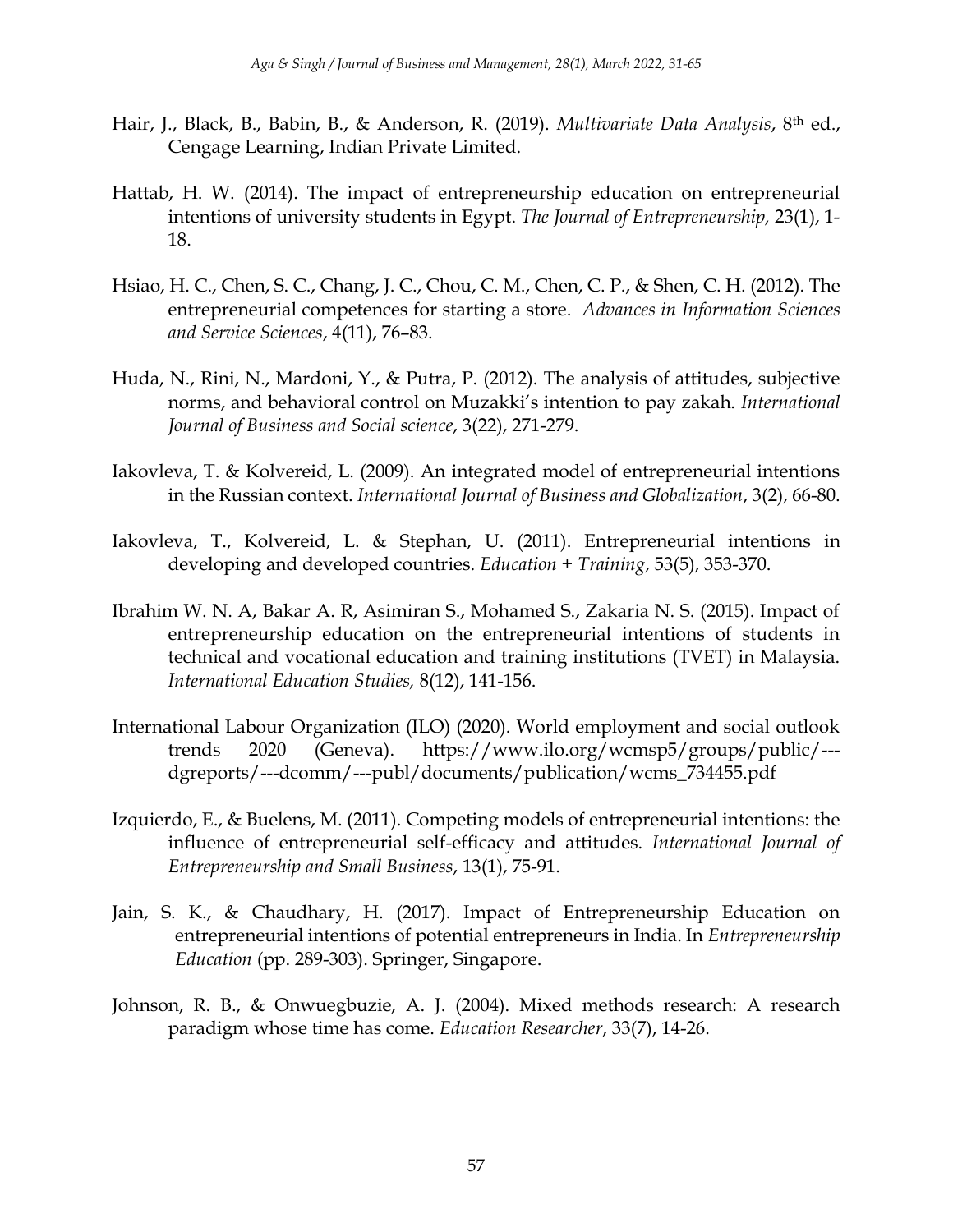- Jwara, N., & Hoque, M. (2018). Entrepreneurial intentions among university students: A case study of Durban University of Technology. *Academy of Entrepreneurship Journal,* 24 (3), 1-19.
- Karimi, S., Biemans, H. J., Lans, T., Chizari, M., & Mulder, M. (2016). The impact of entrepreneurship education: A study of Iranian students' entrepreneurial intentions and opportunity identification. *Journal of Small Business Management*, *54*(1), 187-209.
- Katz, J. A. (2003). The chronology and intellectual trajectory of American Entrepreneurship education. *Journal of Business Venturing*, 18(2), 283–300.
- Keat, O. Y., Selvarajah, C., & Meyer, D. (2011). Inclination towards entrepreneurship among university students: An empirical study of Malaysian university students. *International Journal of Business and Social Science,* 2 (4), 206–220.
- Kennedy, P. (2008). *A Guide to Econometrics*, 6<sup>th</sup> ed., Malden: Wiley-Blackwell.
- Khuong, M. N., & An, N. H. (2016). The factors affecting entrepreneurial intention of the students of Vietnam national university—A mediation analysis of perception toward entrepreneurship. *Journal of Economics, Business and Management*, 4(2), 104– 111.
- Kibret, F. D. (2014). Unemployment and labor market in urban Ethiopia: Trends and current conditions. *Sociology and Anthropology,* 2(6), 207-218. DOI: 10.13189/sa.2014.020601
- Kline, R. B. (2010). Promise and pitfalls of structural equation modeling in gifted research. In B. Thompson & R. F. Subotnik (Eds.), *Methodologies for Conducting Research on*  Giftedness (pp.147-169). American Psychological Association. <https://doi.org/10.1037/12079-007>
- Kolvereid, L. (1996). Organizational employment versus self-employment: Reasons for career choice intentions. *Entrepreneurship Theory and Practices,* 20(3), 23-31.
- Kourilsky, M. L. and Walstad, W. B. (1998). Entrepreneurship and female youth: Knowledge, attitudes, gender differences and educational practices. *Journal of Business Venturing,* 13(1), 77-88.
- Kourilsky, M.L. (1995). *Entrepreneurship Education: Opportunity in Search of Curriculum*, Center for Entrepreneurial Leadership, Ewing Marion Kauffman Foundation, Kansas City, MO.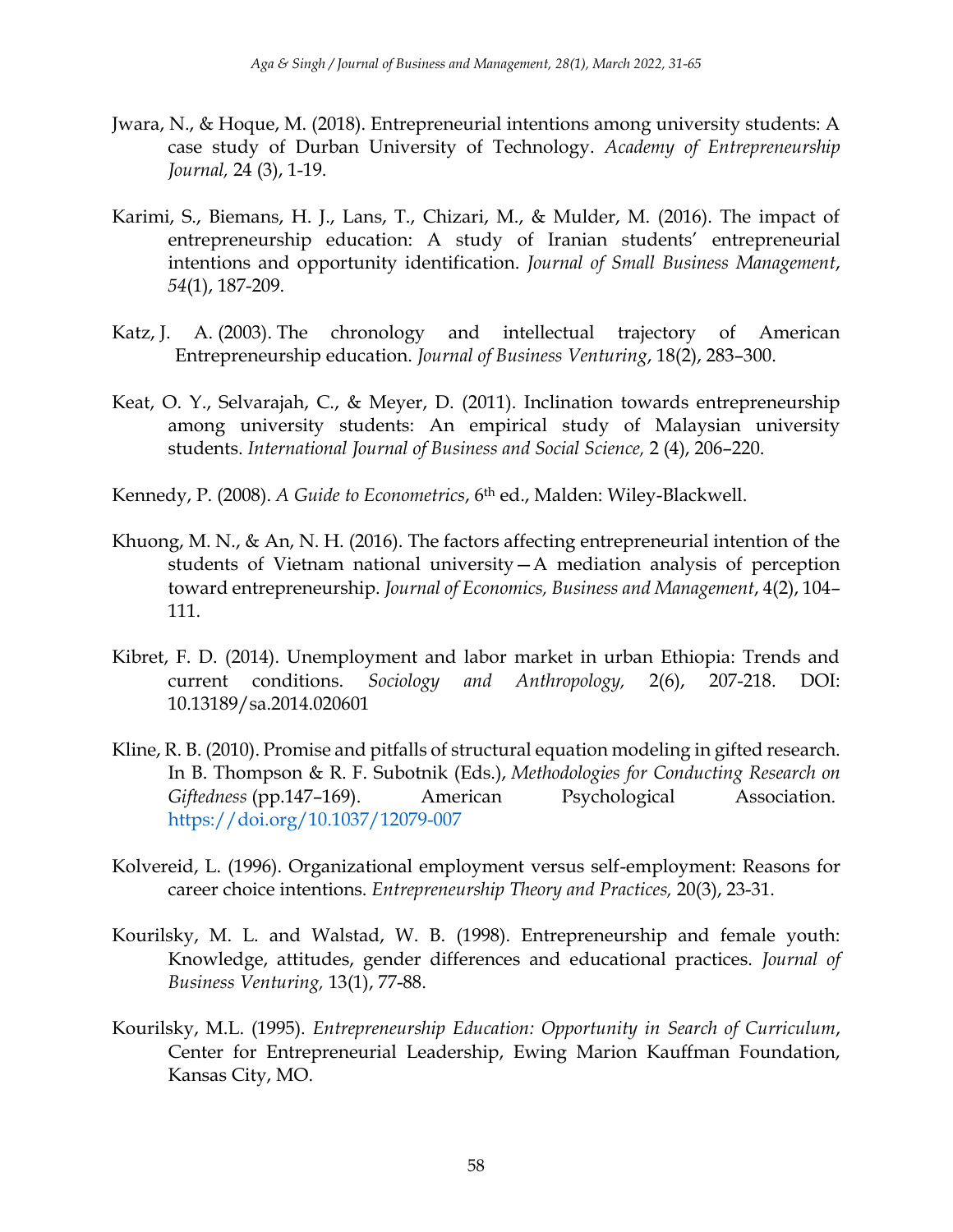- Krueger, N. F. (2009). Entrepreneurial intentions are dead: Long live entrepreneurial intentions. In A. L. Carsrud & M. Brannback (Eds.), *Understanding the Entrepreneurial Mind* (pp. 51–72). New York: Springer.
- Krueger, N.F., Reilly, M. D. and Carsrud, A.L. (2000). Competing models of entrepreneurial intentions. *Journal of Business Venturing*, 15 (5/6), 411-432.
- Levie, J., & Autio, E. (2008). A theoretical grounding and test of the GEM model. *Small Business Economics*, 31(3), 235-263.
- Li, J., Zhang, Y. & Matlay, H. (2003). Entrepreneurship education in China. *Education + Training*, 45 (8/9), 495-505.
- Liñán, F. (2004). Intention-based models of entrepreneurship education. *Piccola Impressa/Small Business*, 3 (1), 11-35.
- Liñán, F. (2005). Development and validation of an Entrepreneurial Intention Questionnaire (EIQ). In *15th Internationalizing Entrepreneurship Education and Training Conference,* pp. 1-14.
- Liñán, F., & Chen, Y. W. (2009). Development and cross-cultural application of a specific instrument to measure entrepreneurial intentions. *Entrepreneurship: Theory and Practice,* 33(3), 593-617.
- Lo, Choi Tung (2011). The impact of entrepreneurship education on entrepreneurial intentions of engineering students. Ph.D. Dissertation, City University of Hong Kong.
- Low, M. B. (2011). The adolescence of entrepreneurship research: Specification of purpose. *Entrepreneurship Theory and Practice*, 25(4), 17-26.
- Luthje, C., & Franke, N. (2003). The 'making' of an entrepreneur: testing a model of entrepreneurial intent among engineering students at MIT. *R&D Management*, *33* (2), 135-147.
- Mahendra, A. M., Djatmika, E. T., & Hermawan, A. (2017). The effect of entrepreneurship education on entrepreneurial intention mediated by motivation and attitude among management students, state university of Malang, Indonesia. *International Education Studies*, *10*(9), 61-69.
- Malebana, J. (2014). Entrepreneurial intentions of South African rural university students: A test of the theory of planned behavior. *Journal of Economics and Behavioral Studies*, 6(2), 130-143.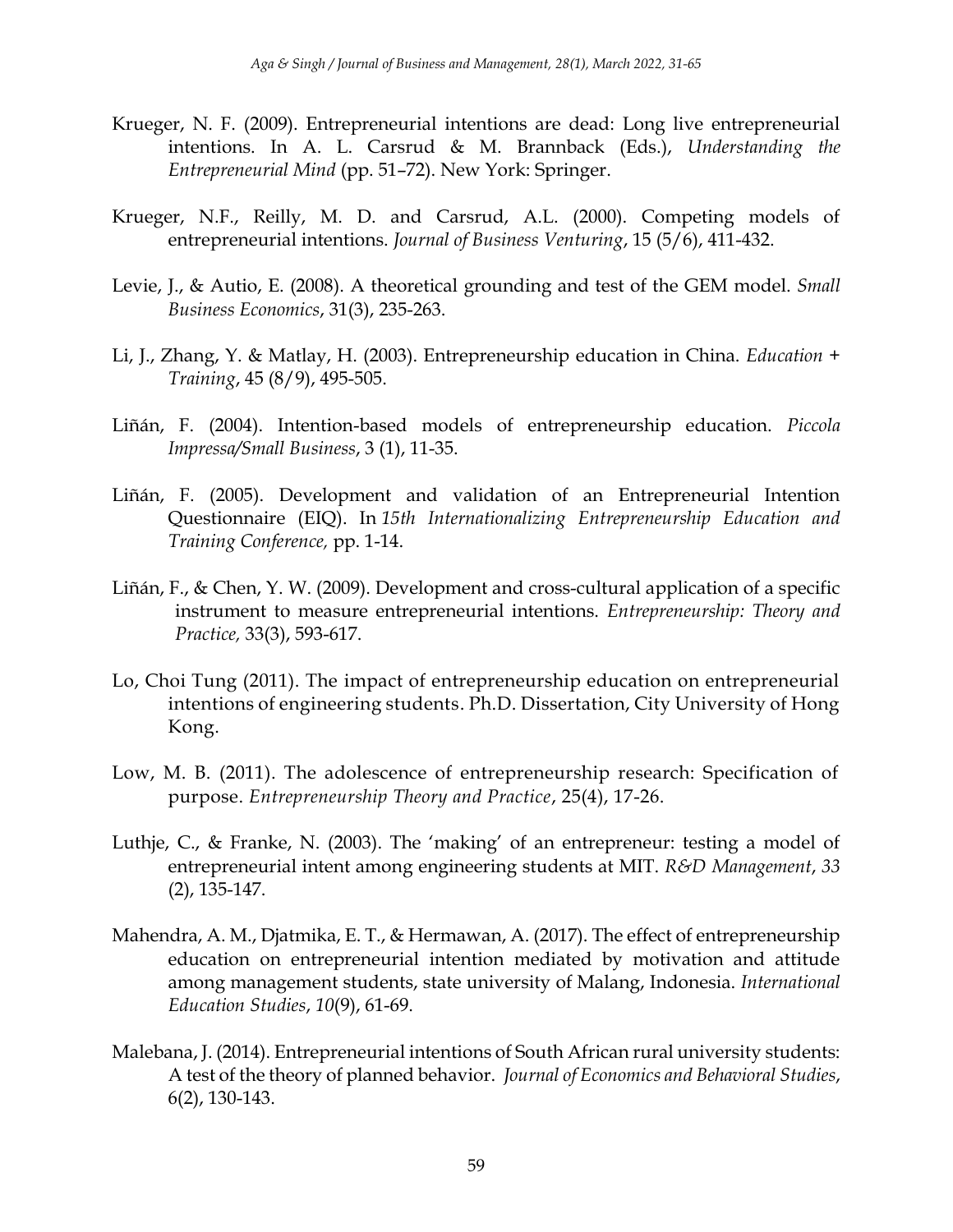- Maresch, D., Harms, R., Kailer, N., & Wimmer-Wurm, B. (2016). The impact of entrepreneurship education on the entrepreneurial intention of students in science and engineering versus business studies university programs. *Technological Forecasting and Social Change, 104,* 172-179.
- Matsumoto, M., Hengge, M. & Islam, I. (2012). Tackling the youth employment crisis: A macroeconomic perspective. ILO Employment Working Paper, No. 124 (Geneva, ILO).
- Miranda, F. J., Chamorro-Mera, A., & Rubio, S. (2017). Academic entrepreneurship in Spanish universities: An analysis of the determinants of entrepreneurial intention. *European Research on Management and Business Economics*, *23*(2), 113-122.
- Mohammed, B. S., Fethi, A., & Djaoued, O. B. (2017). The influence of attitude, subjective norms and perceived behavior control on entrepreneurial intentions: Case of Algerian students. *American Journal of Economics,* 7(6), 274-282.
- Mudde, H., Gerba, D. T., & Chekol, A. D. (2015). Entrepreneurship education in Ethiopia universities: Institutional assessment synthesis report. Working papers 2015/01, Maastricht School of Management.
- Mugenda, O. M. & Mugenda, A. G. (2003). Research methods: Quantitative and qualitative approaches. *African Centre for Technology Studies*, Nairobi.
- Murugesan, R. & Jayavelu, R. (2015). Testing the impact of entrepreneurship education on business, engineering and arts and science students using the theory of planned behaviour: A comparative study*. Journal Entrepreneurship Emerging Economics,* 7(3), 256–275.<https://doi.org/10.1108/JEEE-12-2014-0053>
- Nguyen, C. (2017). Entrepreneurial intention of international business students in Vietnam: a survey of the country joining Trans-pacific partnership. *Journal of Innovation and Entrepreneurship, 6(1), 1-13*.
- Nian, T. Y., Bakar, R., & Islam, M. A. (2014). Students' perception on entrepreneurship education: The case of Universiti Malaysia Perlis. *International Education Studies*, 7(10), 40–49.
- Nunnaly, J. (1978). *Psychometric Theory*. New York, McGraw-Hill.
- Nwosu, B. A. A. O., & Ohia, A. (2009). Managing entrepreneurship education at the university level in Nigeria: A panacea for graduate self-employment. *African Journal of Educational Research and Development*, *3*(2), 49-53.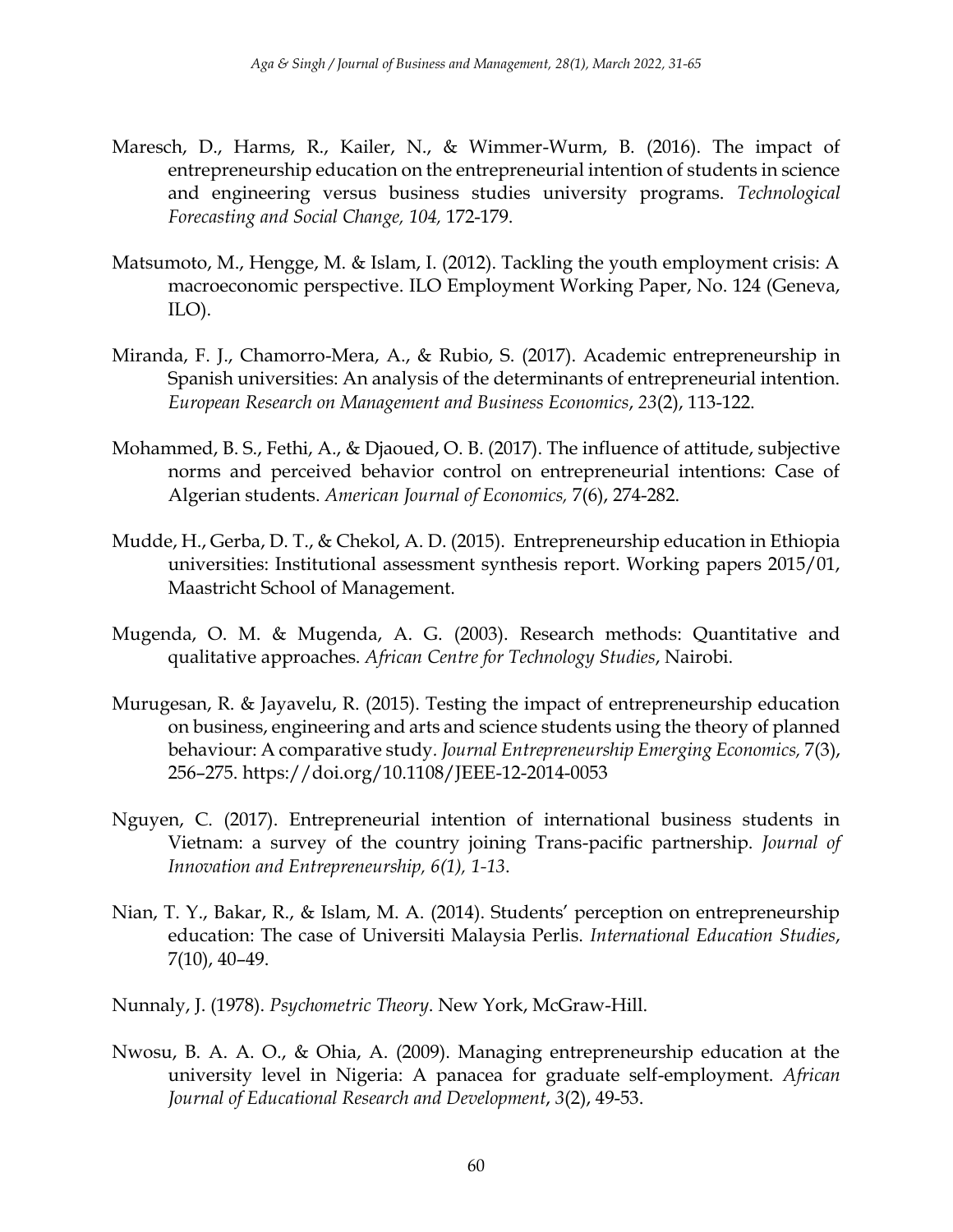- Nyakudya, F. W., Simba, A., & Herrington, M. (2018). Entrepreneurship, gender gap and developing economies: The case of post-apartheid South Africa. *Journal of Small Business & Entrepreneurship*, *30*(4), 293-324.
- Ojogbo, L. U., Idemobi, E. I., & Ngige, C. D. (2016). The Impact of entrepreneurship education on the development of entrepreneurial career intentions and actions. *International Journal of Enterprenuership*, *1*(1), 27-49.
- Olakitan, O., O. (2014). The Influence of some personality factors on entrepreneurial intentions. *International Journal of Business and Social Science, 5* (1).
- Othman, N., Hashim, N., & Ab Wahid, H. (2012). Readiness towards entrepreneurship education: Students and Malaysian universities. *Education+Training*, 54 (8/9), 697- 708.<https://doi.org/10.1108/00400911211274837>
- Owoseni, O. O., & Akambi, P. A. (2010). Entrepreneurial intentions: A theoretical framework. *Journal of Management and Corporate Governance*, 2(4), 132–148.
- Oyugi, J. L. (2015). The mediating effect of self-efficacy on the relationship between entrepreneurship education and entrepreneurial intentions of university students. *Journal of Entrepreneurship, Management and Innovation*, *11*(2), 31-56.
- Pandit, D., Joshi, M. P., & Tiwari, S. R (2018). Examining entrepreneurial intention in higher education: An exploratory study of college students in India. *Journal of Entrepreneurship*, 27(1), 25-46.<https://doi.org/10.1177/0971355717738595>
- Peterman, N.E. & Kennedy, J. (2003). Enterprise education: Influencing students' perceptions of entrepreneurship. *Entrepreneurship: Theory and Practices,* 28 (2), 129– 144.
- Pfeifer, S., Šarlija, N., & Zekić Sušac, M. (2016). Shaping the entrepreneurial mindset: Entrepreneurial intentions of business students in Croatia. *Journal of Small Business Management*, *54*(1), 102-117.
- Pickernell, D., Packham, G., Jones, P., Miller, C., & Thomas, B. (2011). Graduate entrepreneurs are different: They access more resources? *International Journal of Entrepreneurial Behavior and Research*, 17(2), 183–202.
- Pittaway, L. & Cope, J. (2007). Entrepreneurship education: A systematic review of the evidence. *International Small Business Journal,* 25 (5), 479-510.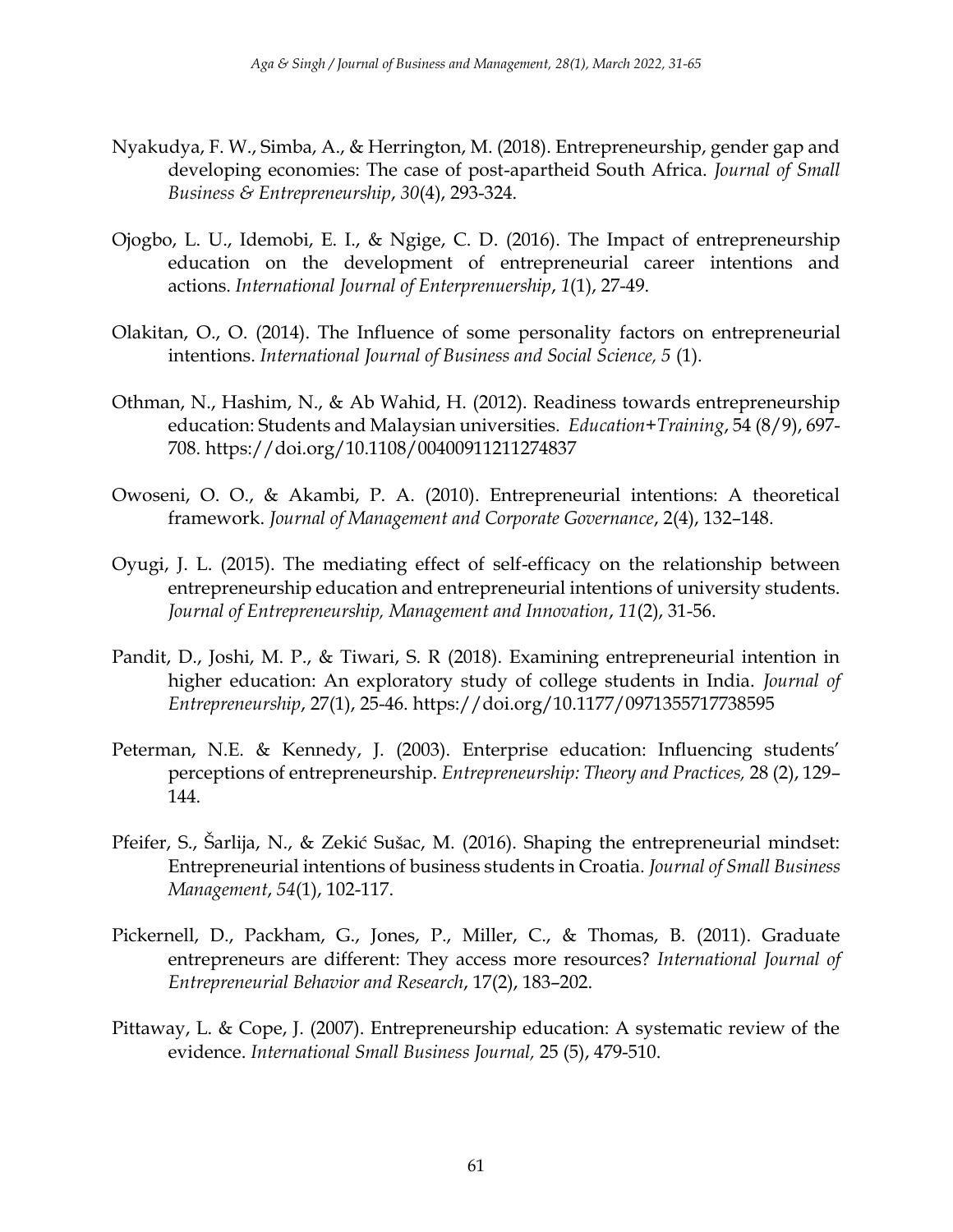- Popescu, C. C, Bostan I., Robu I. B., Maxim, A., Diaconu, L. (2016). An analysis of the determinants of entrepreneurial intentions among students: A Romanian case study. *Sustainability* (8), 771.<https://doi.org/10.3390/su8080771>
- Porter, S. R. (2006). Institutional structures and student engagement. *Research in Higher Education*, 47(5), 521-558.
- Qi, W. H. (2017). Research on the mechanism of entrepreneurial learning effect on entrepreneurial intention. Jilin: Jilin University.
- Raposo, M., & Paco, A. (2011). Entrepreneurship education: Relationship between education and entrepreneurial activity. *Psicothema,* 23(3), 453-457.
- Rengiah, P., & Sentosa, I. (2016). The effectiveness of entrepreneurship education in developing entrepreneurial intentions among Malaysian university students: A research finding on the structural equation Modeling. *European Journal of Business and Social Sciences*, 5(2), 30-43.
- Samwel Mwasalwiba, E. (2010). Entrepreneurship education: A review of its objectives, teaching methods, and impact indicators. *Education + Training*, 52(1), 20–47. <https://doi.org/10.1108/00400911011017663>
- Sanchez, J., C. (2011). University training for entrepreneurial competencies: Its impact on intention of venture creation. *International Entrepreneurship and Management Journal*, 7(2), 239-.254.
- Sekaran, U., & Bougie, R. (2013). *Research Methods for Business. A Skill Building Approach*, 5th ed., Wiley, Chichester.
- Serneels, P. (2004). The nature of unemployment in urban Ethiopia. The working paper Centre for the Study of African Economics (CSAE).
- Sesen, H. (2012). Personality or environment? A comprehensive study on the entrepreneurial intentions of university students. *Education + Training*, 55(7), 624- 640.
- Shook, C. L., & Bratianu, C. (2010). Entrepreneurial intent in a transitional economy: An application of the theory of planned behavior to Romanian students. *The International Entrepreneurship and Management Journal*, 6(3), 231-247.
- Stamboulis, Y., & Barlas, A. (2014). Entrepreneurship education impact on student attitude. *International Journal of Management Education*, 12(3), 365-373.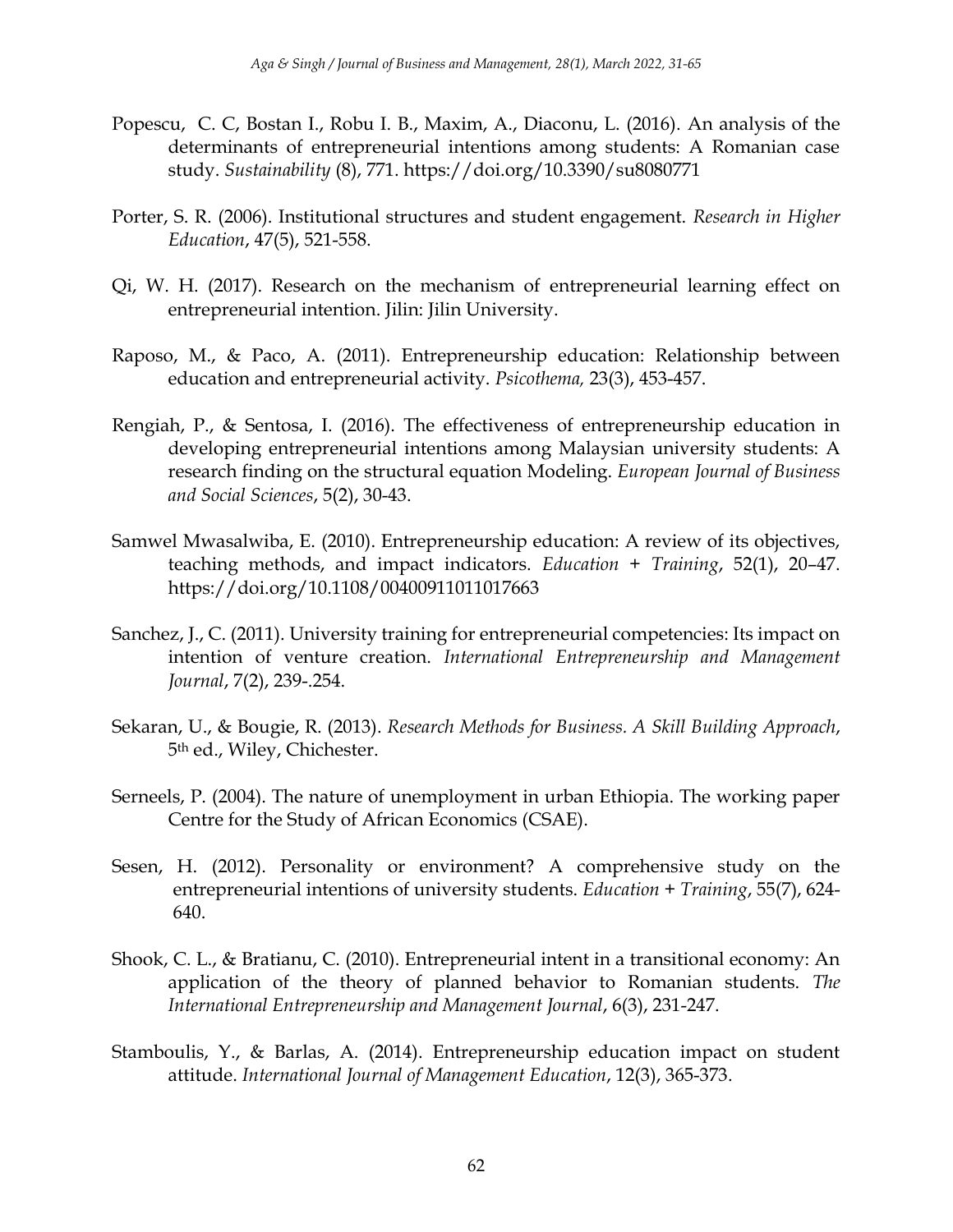- Sun, H., & Wei, X. (2011). College student entrepreneurship: present situation, causes and countermeasures. *China Market (in Chinese),* (23), 242-244.
- Tessema Gerba, D. (2012). The context of entrepreneurship education in Ethiopian universities. *Management Research Review,* 35(3/4), 225–244. <https://doi.org/10.1108/01409171211210136>
- Trivedi, R. H. (2017). Entrepreneurial-intention constraint model: A comparative analysis among post-graduate management students in India, Singapore and Malaysia. *International Entrepreneurship and Management Journal*, *13*(4), 1239-1261.
- Volery, T. and Mueller S. (2006). A conceptual framework for testing the effectiveness of entrepreneurship education program towards entrepreneurial intention. The 51<sup>st</sup> ICSB World Conference, Melbourne, Australia.
- Von Graevenitz, G., Harhoff, D., & Weber, R. (2010). The effects of entrepreneurship education. *Journal of Economic Behavior & Organization*, 76(1), 90-112.
- Wilson, F., Kickul, J., Marlino, D., Barbosa, S. & Griffiths, M. D. (2009). An analysis of the role of gender and self-efficacy in developing female. *Journal of Developmental Entrepreneurship*, 14 (2), 105-119.
- Wilson, J. (2014). *Essentials of Business Research: A Guide to Doing Your Research Project*. Thousand Oaks, CA: Sage.
- Woollard, D., Zhang, M., & Jones, O. (2007). Academic enterprise and regional economic growth: Towards an enterprising university. *Industry and Higher Education*, *21*(6), 387- 403.
- Wu, S & Wu, L. (2008). The impact of higher education on entrepreneurial intentions of university students in China. *Journal of Small Business and Enterprise Development,* 15(4), 752-774.
- Yamane, T. (1967). *Statistics: An Introductory Analysis*, 2nd edition, New York: Harper and Row.
- Yang, J. (2013). The theory of planned behavior and prediction of entrepreneurial intention among Chinese undergraduates. *Social Behavior and Personality*, 41(3), 367–376.
- Yap, S. F., Othman, M. N., & Wee, Y. G. (2013). The fallacy of one-dimensional theory of planned behavior structure in predicting health behavior. *International Journal of Behavioral and Healthcare Research*, *4*(1), 26-44.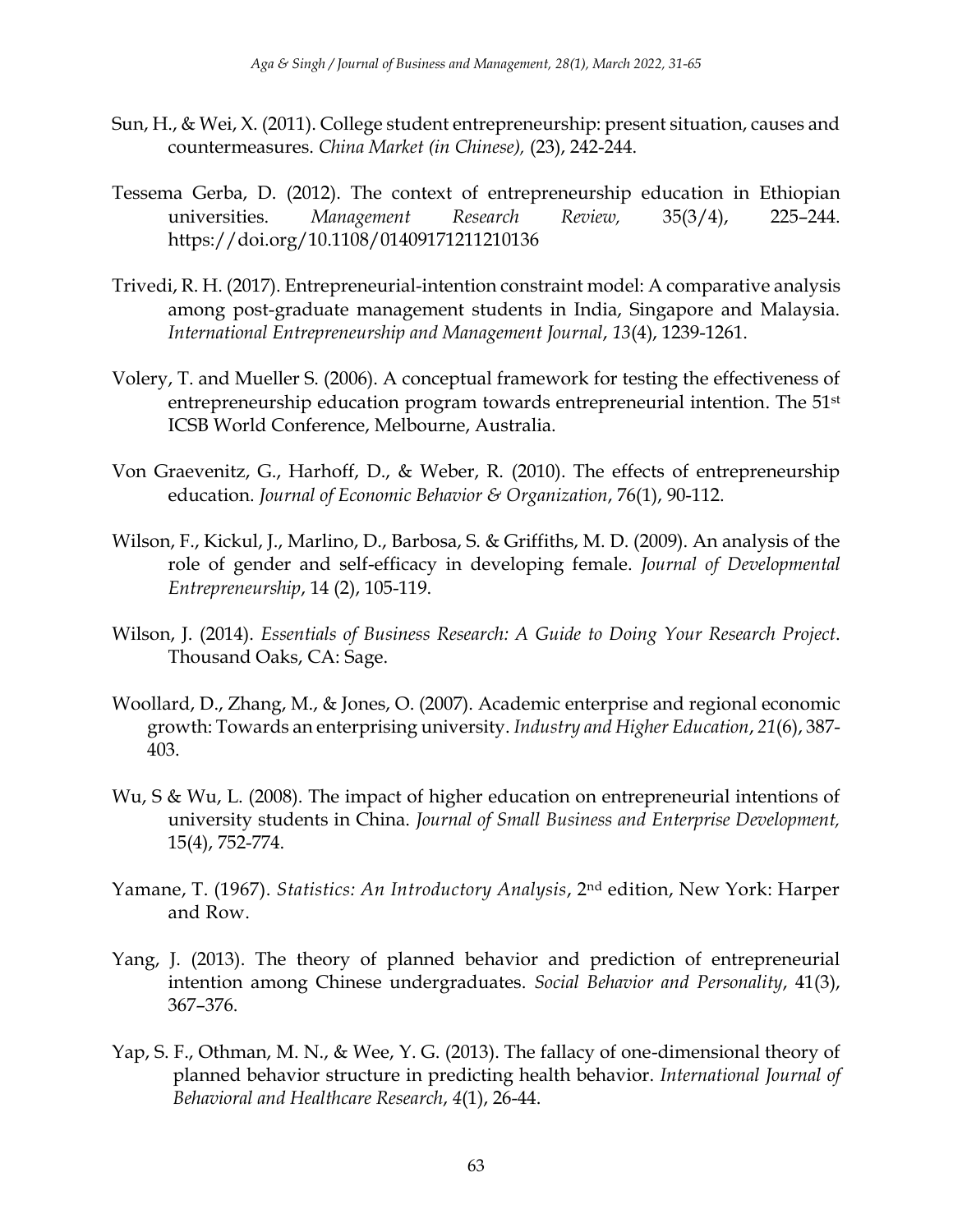- Yar Hamidi, D., Wennberg, K. & Berglund, H. (2008). Creativity in entrepreneurship education. *Journal of Small Business and Enterprise Development*, 15(2), 304–320.
- Yean, T. F, Johari J., Sukery, A. F. (2015). The influence of attitude, subjective norms, and perceived behavioral control on intention to return to work: a case of Socso's insured employees. Kajian Malaysia. *Journal of Malaysian Studies,* 33 (1), 141-154.
- Zhang, P., Wang, D. D., & Owen, C. L. (2015). A study of entrepreneurial intention of university students. *Entrepreneurship Research Journal*, 5(1), 61–82.
- Zhao, H., Seibert, S. E., & Hills, G. E. (2005). The mediating role of self-efficacy in the development of entrepreneurial intentions. *Journal of Applied Psychology,* 90(6), 1265–1272.<https://doi.org/10.1037/0021-9010.90.6.1265>